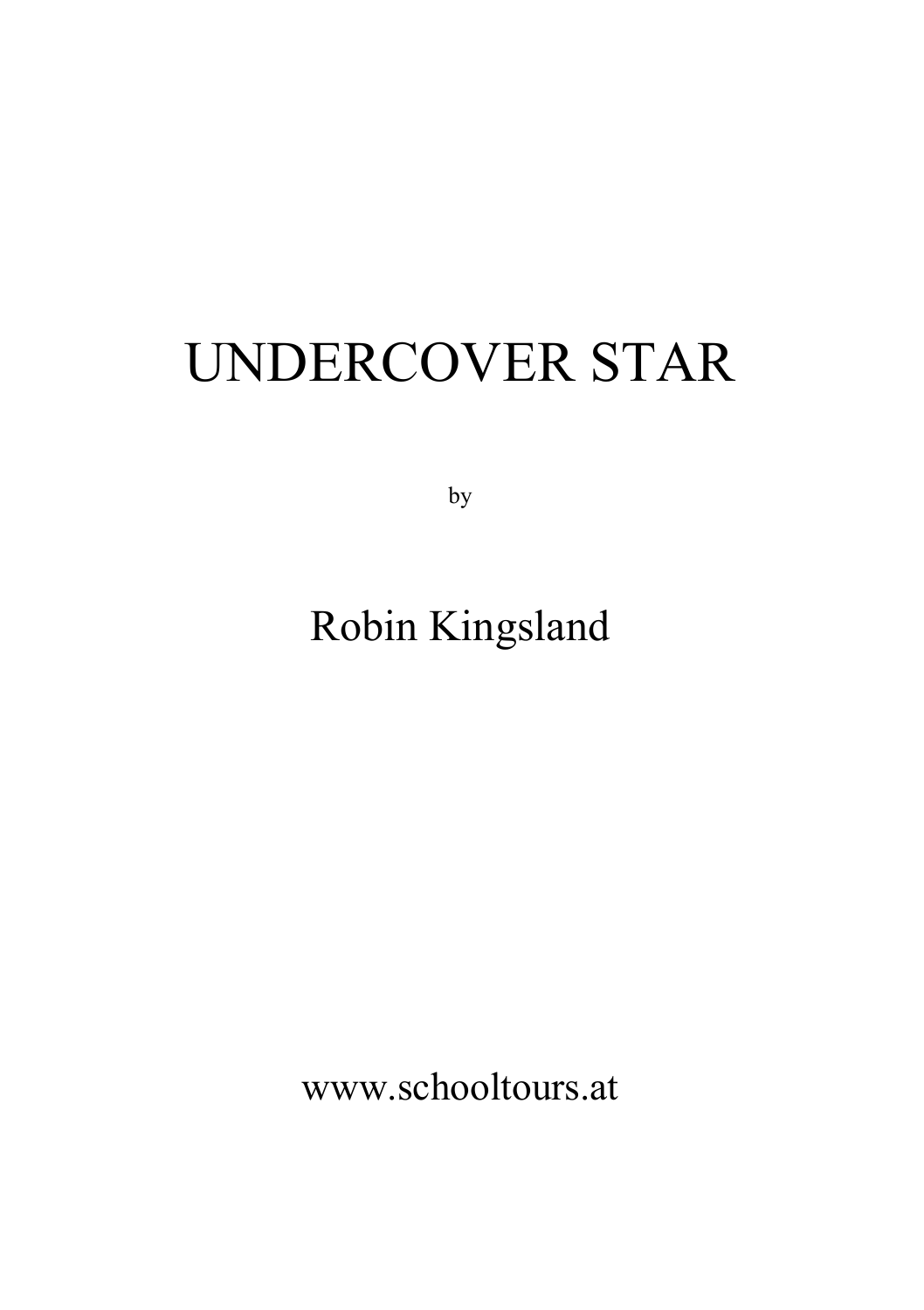### @Allofyououtthere

*Vienna's English Theatre is back again with the hottest news from the world of the beautiful, rich and famous! The latest in fashion, lifestyle, music and eccentricities! Ever fancied meeting your favourite celebs on the red carpet? Here's your chance! You don't want to miss this …*

Imagine going home one day from school, taking selfies and putting them on *Instagram*, *What's App* -ing like mad – and suddenly you find yourself in a limo(usine), on the way to a fancy hair stylist. Then a few knock -out outfits from a top designer, a bit of voice training (for the interviews), a few catwalk moves and sexy poses (for the paparazzi)… and there you are, impersonating a *Grammy* -nominated pop star in front of thousands of fans! And the media and press are after you  $\odot$  ... as well as a stalker  $\odot$  ... or a ...??

That's cool, you say, but also a bit *un* -real? Too true! Or rather, too *not* true. All the glitter and glamour might just turn out to be a bit (too) much. And, as Hannah finds out in the course of the play, a lot of it is based on half-truths and lies. There is *you*, and a *'public', media -created, superficial, look-alike image* of you, an avatar, a persona … and there may come a time when you are no longer sure just who or what you are ...!

Social media, TV and the tabloids thrive on celebrities and socialites, it's become almost an industry in itself … ! At any rate, enjoy the play and make up your own mind if this is the lifestyle you wish for!

*Soooo, ladies and gentlemen, the show is about start, the cameras are rolling … all mics in place … and now put your hands together for our national treasure, suuuuuuuuuuperstar Ivy Rose … eehhhmmm … Hannah … no, Breen … eehhmm …well, them!*

Have fun and stay tuned!

Helena Hirsch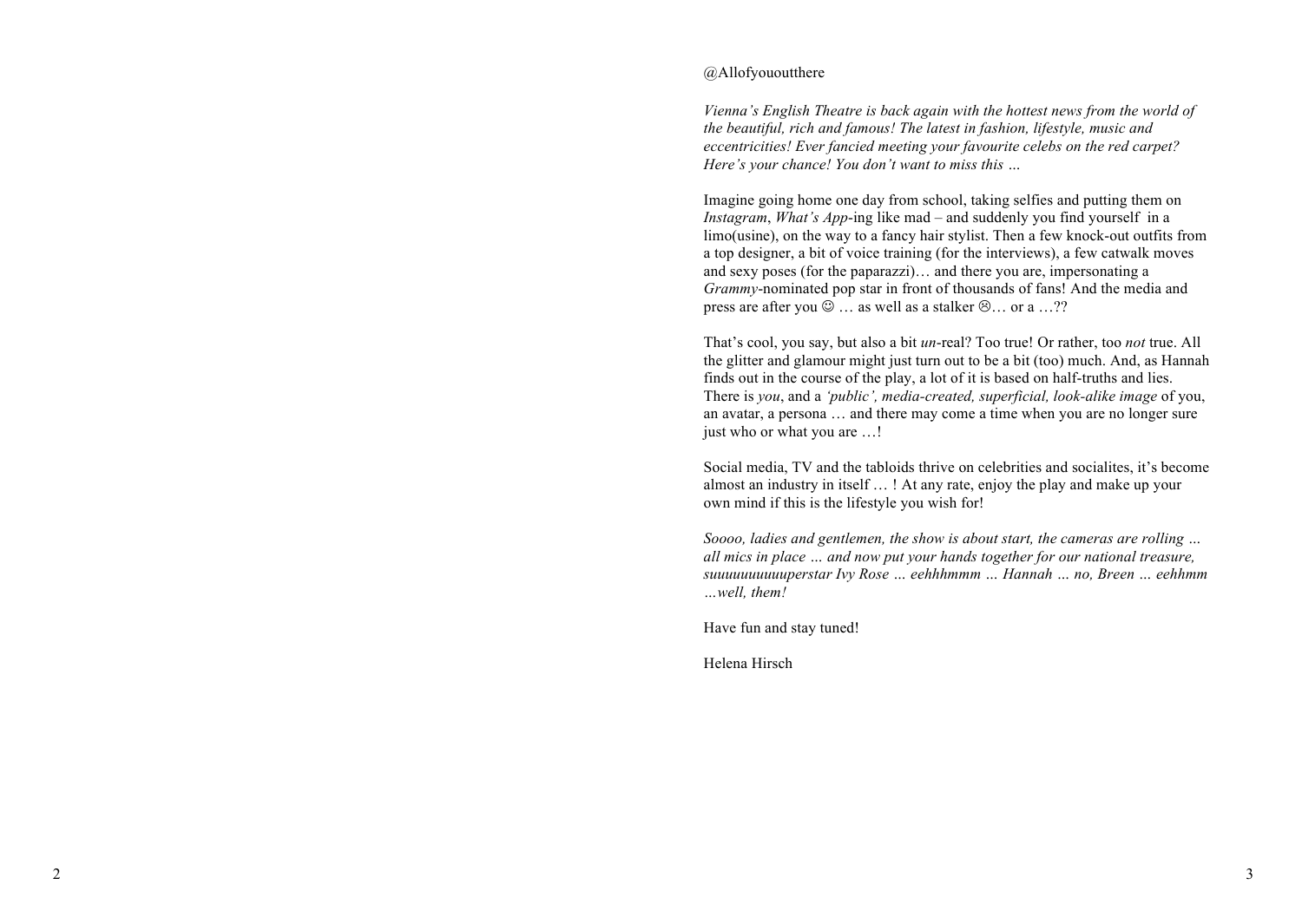### *Note to teachers and students:*

*When pre-reading the text please bear in mind that students don't have to translate/look up every new word/phrase in order to understand. To encourage them to guess, translations/footnotes have been kept to a minimum, with a focus on idiomatic expressions and 'Language in Use'.*

*This play gives us a glimpse into the world of celebrities and socialites, with their 'life on the fast lane'-culture and lifestyle. This is very much reflected in the language (stage directions) – which frequently goes beyond Level B1! There is deliberately no vocabulary help for the stage directions (which would, in fact, only be necessary if you are pre-reading the text). However, topic vocabulary activities will be offered in the worksheet (see below). During the performance, through voice, action, movement and mime, there is no need to translate – students see, hear, feel – and understand.* 

*There are some straightforward 'quick comprehension' questions at the end of the text. More exploitation strategies and activities can be found in the extensive worksheet (available for download from www.schooltours.at as from September 2015).*

> **Worksheet available online www.schooltours.at**



**www.facebook.com/SchooltoursGroupOrange**

### **Characters in the play:**

ACTOR 1 – Hannah / Ivy Rose

ACTOR 2 – Darrell / Davey / Giovanni

ACTOR 3 – Carole / Beth / Designer / Jemma

ACTOR 4 – Ben Chavvi / Sam / Daniel / Breen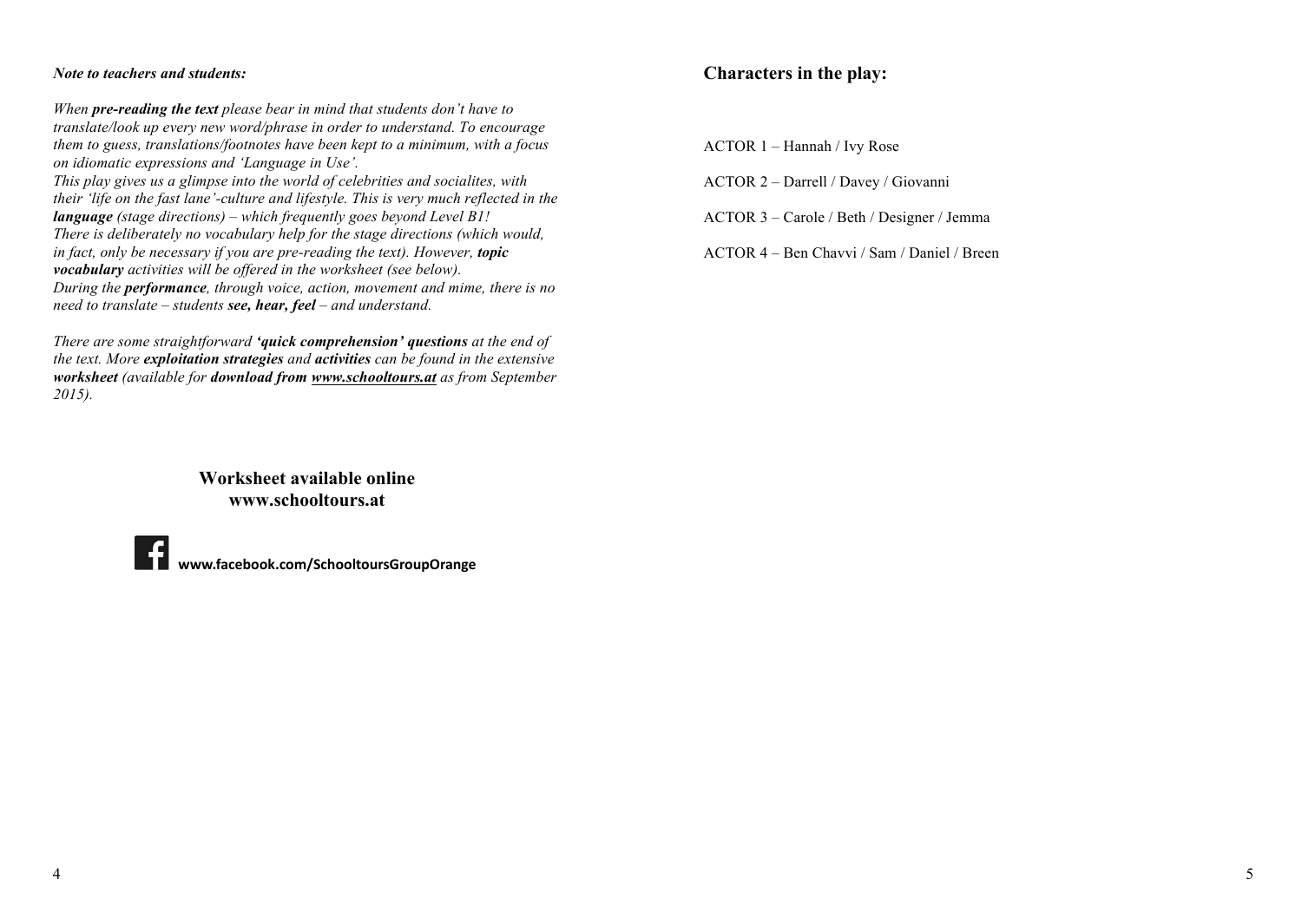### **UNDERCOVER STAR by Robin Kingsland**

### *Scene 1*

*Thundering applause, building handclap and chants of "we want more" – the cast come on, wave as to a stadium crowd and take up instruments as a band. To deafening roars IVY ROSE comes on, and runs to a front stage mic.*

IVY: Thank you - Thank you all! Just for you, I'm going to play that song one more time! *(To band)* Two three four ...

*The band launch into Ivy Rose's single "Never Would Lie 2 U". At the end:* IVY: Goodnight, Manchester! We love you!!

*She and the band run off waving. The applause continues, then fades.* 

*Showbiz presenter BEN CHAVVI steps forward with an "Entertainment Channel" mic.*

BEN CHAVVI: Ivy Rose there with her Grammy-nominated single "Never Would Lie 2 U". And thanks to a leaked schedule from her record company *–* slapped wrist there, guys! *–* we know that Ivy Rose will be at a host of red carpetevents<sup>1</sup> next week. I'll bring you more on that later this week. I'm Ben Chavvi. This is Entertainment. Goodnight. *(Exits.)*

### *HANNAH enters.*

HANNAH: Hi. I'm the famous Hannah Grainger. *(Beat)* I'm joking. You'll never have heard of me. But ... for one week, last summer, I really was an international pop star! See, it all started … *(she gets out her phone, and holds it up to take a selfie)* with a selfie. All right *–* a few selfies ... Okay, I'd just got a new phone so I was selfie-ing like mad! So there I was, working hard at my Saturday job in an Oxford Street clothes store ... *(She grabs a dress from the rail, holds it against herself and ... prepares to take a selfie!)* And this ... is the dress I would wear on my island holiday ... if I could afford one!

*As she takes the selfie, DARRELL and CAROLE sidle up to her with clipboards.* CAROLE: Hello ... *(HANNAH hastily loses the phone)* You look like someone

who is interested in fashion. *(HANNAH tries to speak but CAROLE cuts her off*) You've been randomly selected<sup>2</sup> to test some new fashion lines we're planning for next season.

 $HANNAH: Wow!!$  A sneak peek<sup>3</sup> at next season's clothes? Count me in!

DARRELL: This way, Hannah ... HANNAH: They walked me through the shop – out of a back door, and into another building. CAROLE: Would you like to sit down? *(DARRELL brings a chair.)* HANNAH: Thanks. Hey! You called me Hannah! I thought you said I was picked at random! DARRELL: Ah, well, I ... you see ... CAROLE *(bluntly, to HANNAH)*: We lied. We know all about you ... DARRELL *(reading from clipboard)*: Hannah Grainger. Nineteen. One brother, Sam. You're in your second year studying fashion, you sing in the shower, you are allergic to shellfish ... you're a secret ABBA fan, … HANNAH: Woah!! Nobody's supposed to know that!! DARRELL: Now just relax – I'm just going to take a few more measurements ... *CAROLE takes photos on a tablet, while DARRELL measures HANNAH's head.* CAROLE: Check her nose again. HANNAH: No one comes near my nose till you tell me what's going on ... DARRELL: She scores 90% correlation of physiognomic indices<sup>1</sup>. HANNAH: Physio- what, now? What is going on? CAROLE: Hannah, have you heard of ... Ivy Rose? HANNAH: Ivy Rose? Duuur ... Former child soap opera star, turned Grammynominated pop star for her single "Never Would Lie 2 U"*.* Who hasn't heard of Ivy Rose?! DARRELL: Did you know that you and she share 90% of your facial characteristics? HANNAH: That sounds like a lot. Is that a lot? Wait, how do you know that? DARRELL: Your selfies.  $CAROLE:$  We used FBI facial recognition software<sup>2</sup> to seek out the nearest facial resemblance to Ivy Rose. DARRELL: And thanks to your copious<sup>3</sup> selfies – you're it! Congratulations! HANNAH: So, my face is the same shape as Ivy Rose's. So what? DARRELL: How would you like to earn a great deal of money, for a single week's work? CAROLE: You see, Ivy Rose needs a ... short break ... HANNAH: Really!? Ooooh! I know what that means! What is it? Rehab? Community Service? You can tell me. CAROLE *(as DARRELL opens his mouth)*: No, he can't. Now, we need to keep Miss Rose's absence out of the press. But she has a few scheduled red carpetevents coming up. That's where you would come in. DARRELL: We want you to *be* Ivy Rose. Just for a week. CAROLE: For one week, all you have to do is wear some very nice outfits and smile

<sup>&</sup>lt;sup>1</sup> eine Fülle/Menge an VIP-Aufläufen (auf dem roten Teppich)  $2$  durch das Zufallsprinzip ausgesucht

 $3$  eine Vorschau auf die Modelle der nächsten Saison  $\ldots$ 

 $1$  eine 90%ige Übereinstimmung der Gesichtszüge aufweisen

<sup>&</sup>lt;sup>2</sup> eine Software zur Gesichtserkennung, die das FBI benutzt <sup>3</sup> massenhaft, zahlreich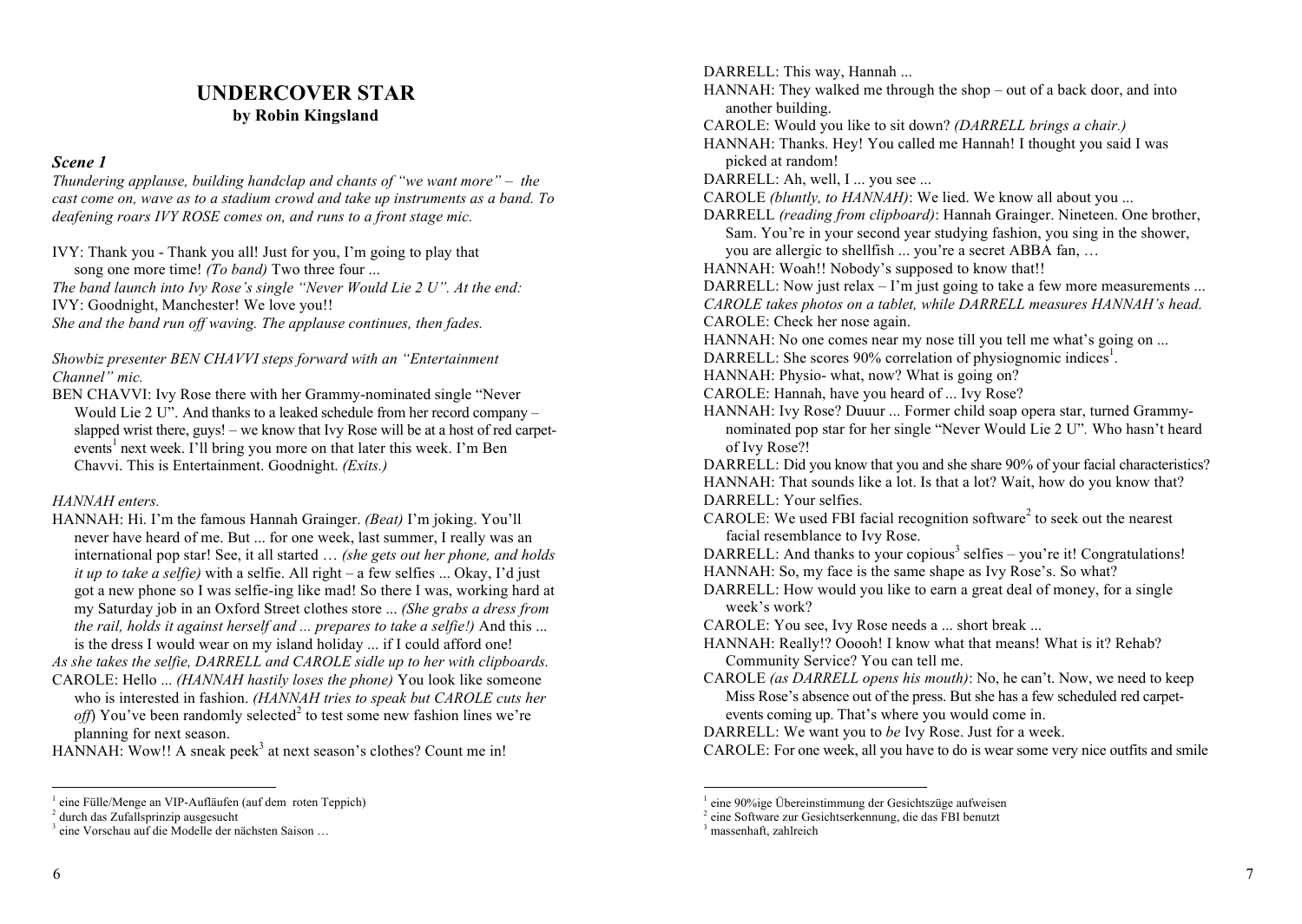for some cameras. Otherwise you'll lounge in five-star luxury. What do you say?

- HANNAH: Phew it sounds really tough, but ... I'm kidding! Where do I sign? DARRELL: Here – *(produces a contract)* this just agrees that you will not
- disclose details<sup>1</sup> of what you're doing to anyone not even family. And if you do, we're allowed to kill you.
- HANNAH *(jumping away from the contract)*: What??!
- DARRELL: Joking! I'm joking ...
- CAROLE: Now, go back home and pack a few essentials. A limo will pick you up at 6 p.m. It's all right. We know where you live.
- HANNAH: Okay. That's creepy. But I'll be there. At 6.00. With my toothbrush. *HANNAH exits.*
- DARRELL: I think she'll be great! *(Beat)* Do you think she'll be great? Okay at least? Do you think she'll be okay?
- CAROLE: She'll be fine, Darrell. Stop worrying.
- DARRELL: That's easy for you to say. You haven't got Ivy Rose after your  $\boldsymbol{\beta}$  blood<sup>2</sup>. She still blames me for this whole mess.
- CAROLE: Well, it was kind of your fault.
- DARRELL: When I picked up the laptop I accidentally pressed a button. It could have happened to anybody.
- CAROLE: But it didn't, did it, Darrell. It happened to *you* ... *(DARRELL groans*)
- DARRELL: Hannah seems like a nice girl. Don't you think?
- CAROLE: She's nice enough.
- DARRELL: Don't you feel bad that we had to lie to her? I do. I think she deserves to be told the truth.
- CAROLE: Ivy Rose doesn't pay us to think, Darrell. She pays us to do our job. And we've done our job. We've found her a replacement.
- DARRELL: Yes. Yes, we have! Good for us! Yes. Maybe this will get me out of her bad books<sup>3</sup>!
- *IVY ROSE enters – spoilt, demanding pop star.*
- IVY: No, it won't! I still hold you responsible for this whole mess!
- DARRELL: Miss Rose, I swear it wasn't me. An accident like that ...
- IVY: You might call my engagements diary being leaked on social media an accident. I call it a catastrophe. Especially with a "you-know-what" on the loose<sup>4</sup>! But we're going to make it right, aren't we? Because we don't want to lose our job, do we?
- DARRELL: Yes, Miss Rose. I mean, no Miss Rose ... I mean no to the first bit, yes to the second bit. No, wait ...
- IVY: Oh, be quiet! *(Turning to CAROLE*) This stand-in<sup>5</sup> you've found. Will she do?

DARRELL: We think so, Miss Rose. She's a lovely girl –

- IVY: I don't care if she's Attila the Hun, as long as she looks enough like me to fool those idiots in the press pack<sup>1</sup>.
- CAROLE: I think she will, Miss Rose.
- IVY: Good. And nobody mentioned the other thing ... You know. The thing we're not going to tell her.
- CAROLE: No, Miss Rose. Nobody mentioned that.
- IVY: Good. Make sure it stays that way. Well, don't just stand there. Get on with whatever it is I pay you to do. And if you absolutely need to contact me – don't! *Exits.*
- DARRELL *(after she's left*): Okay ... I think that went ...
- IVY *(bursting back in)*: Oh, and order some of that mineral water I like the one in the blue bottle ... and get M&Ms, but make sure they take out all the green ones. *(Exits.)*
- CAROLE: Well, you heard the lady, Darrell. Chop, chop<sup>2</sup>. (Exits)
- DARRELL: Right. *(He's scribbling notes in a little notebook)* Wait was it green bottled water and no blue M&Ms or blue bottled water and no green M&Ms? Ohhhhhhh! *(He follows CAROLE).*

### *Scene 2*

*SAM enters, his eyes on a sheet of paper. He is working on his freshly penned rap3 .* 

SAM *(rapping)*:

You meat eaters better get with the new world order, Should only have pulses and beans in your larder<sup>4</sup>,

- If you still eat fish, gonna hafta try harder, cos ... cos ...
- *BETH, a girl in SAM's band enters. She dotes on SAM.*
- BETH: Oh Sam! That's so amazing. It just speaks to me ...
- *DAVEY, another band member enters.*
- HANNAH: Hi Beth, hi Davey. *(To AUDIENCE)*. That's my brother Sam and his

"bandmates".

BETH: Hi, Hann. *(To SAM)* It's got a real message. You know ... that meat is like ... murder.

SAM: That's it! *(Raps:)*

If you just eat fish, you still gotta try harder

Cos, I'm telling you, man – meat is ... marder?!! Morder?... Mo-arder?... DAVEY: That's so de-e-e-ep, Sam.

<sup>&</sup>lt;sup>1</sup> du stimmst vertraglich zu, dass du strengstes Stillschweigen bewahrst

<sup>2</sup> an den Kragen wollen (Blut sehen)

<sup>3</sup> vielleicht ist sie mir dann wieder besser gesinnt

 $4$  ein frei herumlaufender "du weißt schon was"

<sup>5</sup> Vertretung, Double

<sup>&</sup>lt;sup>1</sup> Pressedossier, -mappe. (Hier auch: Meute von der Presse)  $2$  Zack-zack. hopp-hopp

 $3$  soeben niedergeschrieben

<sup>&</sup>lt;sup>4</sup> nur Hülsenfrüchte und Bohnen im Vorratsschrank haben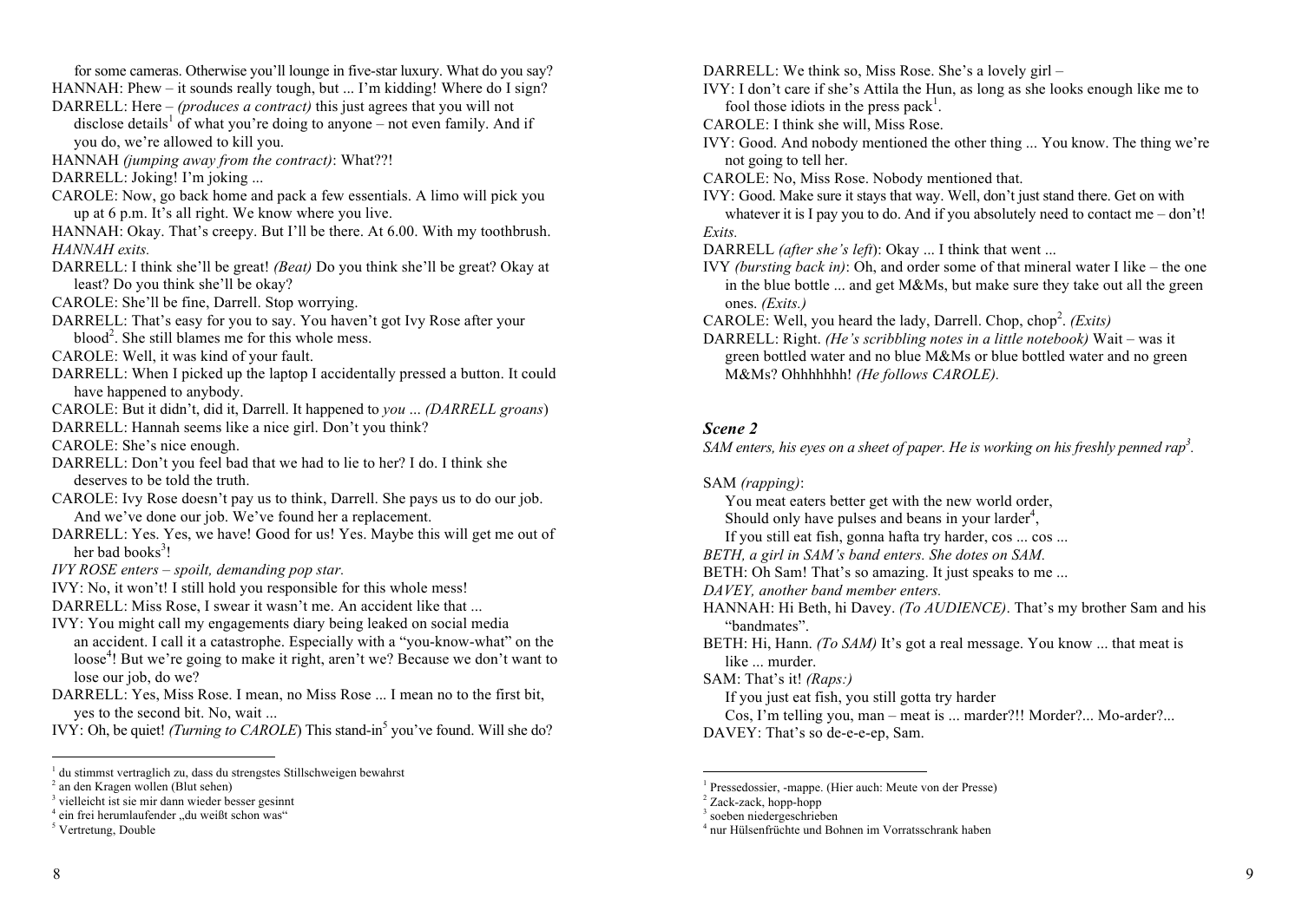SAM: I just need a few more bars, then we can lay down a proper beat<sup>1</sup> and record it. *They huddle and start sharing ideas.*

- HANNAH *(to AUDIENCE)*: Believe it or not, Sam's really talented. He used to write these beautiful songs, but then he decided that rap is "where it's  $at$ "<sup>2</sup>... SAM *(rapping)*:
	- You could make a great meal out of asparagus ...
	- That would be easier on your oesophagus $3 \dots$
- Or you could ... could ... what rhymes with oesophagus? HANNAH: Get off a bus ...
- *DAVEY and BETH tut. SAM looks disdainful.*
- HANNAH: "Get off a bus" is a rhyme ...
- DAVEY: It wouldn't go with the vegetarian message of the song.
- HANNAH: It could. *(Playing "mock ghetto")* "Get a falafel, not a kebab, next time you get off a bus".
- *The others look balefully at her ... then laugh.*
- HANNAH: What's wrong with that? *(To AUDIENCE*) I keep telling Sam he should send some of his old songs to record companies. *(To SAM)* I like your old stuff.
- SAM: No offence, Hann, but can you go? Please? We're trying to work ...
- HANNAH: All right. Fine. I should be packing, anyway. I'm ... going away for a week.
- SAM: Yeah? Okay ...
- HANNAH: "Yeah, Okay"?? "Really, Sis, where are you going?" "Sorry, can't tell you" – "Oooh, sounds intriguing. Well, have a good time!" –
	- Don't get me wrong, I love Sam, but he can be sooo annoying ... *(As she checks a mirror)* You guys know Ivy Rose, right?
- DAVEY: The singer? Oh, yeah. She's hot ...
- SAM: Ivy Rose is one of a long line of talentless pop princesses churning out chart fodder<sup>4</sup>. I bet she can't even sing. She's only famous because she's ... DAVEY: ... Really hot ...
- HANNAH: Would you say that I look a tiny bit like her?
- *They look at her blankly, then all burst out laughing. Hannah fumes.*
- HANNAH: What's so funny?
- SAM: You? Look like Ivy Rose? Like Davey says, she's ...
- DAVEY: Hot.
- SAM: And you're ... well ... Hannah.
- HANNAH: Oh, really. That's all you know. Because *(car horn beeps*) ... Oh! That's my ride. Well ... I'm off ... Like you care ...'bye ...
- *HANNAH exits.*

SAM: So, come on, guys? I still need a rhyme for oesophagus ... DAVEY: "Pulses are good, though they can cause a lotta gas<sup>1</sup>"? BETH: Keep thinking, Davey. Keep thinking, mate.

### *Scene 3*

HANNAH: Three hours after I got into the limo, I was standing in The - Fanciest - Mansion - Ev - er. *CAROLE comes in with DARRELL and DANIEL, the hairdresser.*  CAROLE: Stop gawping<sup>2</sup>. Hannah, this is Daniel, Miss Rose's stylist - Daniel, this is … DANIEL *(handling HANNAH's hair as if it's something the cat did)*: ... Going to need a miracle. HANNAH: Hey!!! DANIEL *(dragging HANNAH off)*: Like I say, babes – if Daniel can't do it – it can't be "dan"! *DANIEL puts a salon cape around her, takes scissors and comb and pulls her behind a screen. To a beat, a cacophony of clippers, shower-head scooshing and hairdryer blowing. DANIEL "fixes" her hair while keeping up a commentary:*  DANIEL: Oh babes!! Maybe we can backcomb<sup>3</sup> this ... layer that. What is this in your hair - chewing gum? ... Oh my days! We'll snip that out there ... *(finally*…) and ... voilà!! *HANNAH steps out, looking like IVY ROSE.* CAROLE: It's uncanny<sup>4</sup> ... It's remarkable. It's like Ivy Rose is in the room. DARRELL: Except that no-one's being yelled at! CAROLE: Thank you, Daniel. You are a genius! DANIEL: I know I am, babes. Toodles! <sup>5</sup> (*DANIEL exits.)*  CAROLE: So far so good. But looking right isn't enough. You have to move like her too. Show her, Darrell. DARRELL: Me??! CAROLE: I can't. But you did an impression of her at that party. *(To HANNAH)*  He just nailed it. DARRELL: Oh ... all right. *(To HANNAH)* Ivy Rose does this walk, when she's on the red carpet. It sort of goes ... *(He does it*. *HANNAH bursts out laughing.)* HANNAH: I can't do that. DARRELL: It's easier in heels. HANNAH: Listen, I *study* fashion. *Nothing* is easier in heels.

<sup>&</sup>lt;sup>1</sup> einen passenden Rhythmus festlegen<br><sup>2</sup> wo sich etwas tut, wo die Szene ist ("wo die Musik spielt")

<sup>&</sup>lt;sup>3</sup> Speiseröhre<br><sup>4</sup> nur eine von vielen untalentierten Pop-Prinzessinnen, die Charthits am laufenden Band produzieren

 <sup>1</sup> Hülsenfrüchte sind gesund, obwohl sie Blähungen verursachen

<sup>2</sup> Hör auf zu glotzen!

 $3$  toupieren

<sup>4</sup> verblüffend, fast schon beängstigend

<sup>5</sup> kurze anglizierte Version von *à tout à l'heure*, d.h. Tschüss, Bye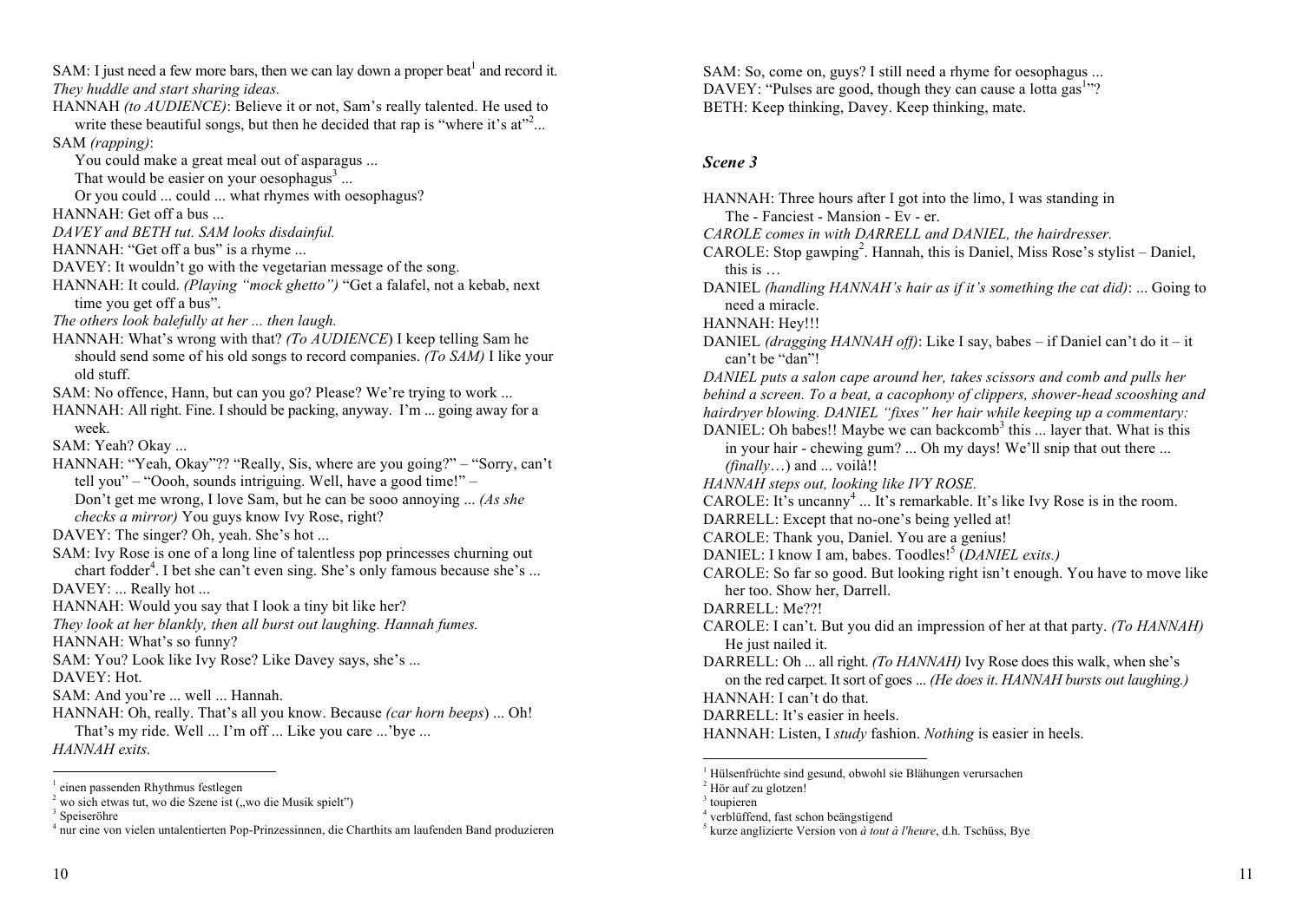*CAROLE has brought some heels. She holds them out to HANNAH. Reluctantly, HANNAH puts them on. She tries to walk ... stumbling at first, doing the raptor walk.* CAROLE: It's just like that film ... DARRELL: "The Devil Wears Prada"? CAROLE: No – "Jurassic Park". You're supposed to be a pop star – not a  $T$ -Rex ... HANNAH: This isn't helping… *She's continuing to walk with building confidence.* CAROLE: Now, as soon as you step out of the limo, they'll start shouting. Darrell? DARRELL: Me again? I *love* role play. Er ... *He centres himself, shakes out, does a few "me-me-me"s.* DARRELL: Ahem – "Look – it's Ivy Rose!" HANNAH *(looking round):* Where? CAROLE: Eh ... errrrr! *(Fail buzzer sound)*. You *are* Ivy Rose, remember? If you turn around and look for her, we're finished. Try again – "Look – it's Ivy Rose!" HANNAH: That's me. A hundred percent Ivy Rose. Definitely *not* an imposter<sup>1</sup>! CAROLE: We'll have to work on that. Darrell, keep going ... DARRELL: Oh, right ... "This way, Miss Rose". HANNAH: That way? Okay ... *(Starting to walk over.)* DARRELL: No! "This way" doesn't mean walk this way. It means turn this way - so that they can get better pictures! If they yell that, you turn *(he demonstrates, HANNAH follows)*, drrrop the hip, put one leg forward, roll the opposite shoulder back, and ... HANNAH *(losing her balance)*: Fall over? CAROLE: You smile! HANNAH: I knew that! *(Grins widely and ridiculously)* CAROLE: Now, best rule when it comes to speaking is – don't. DARRELL: But if the press *do* get close enough to ask a question ... CAROLE: They won't ... DARRELL: But if they do ... CAROLE: We can't let them!! DARRELL: Actually, we've been practicing: "What do you think of your fans, Miss Rose?" HANNAH: They're "just am-aiiiii-zin*?*" DARRELL: Good, good. And how do you feel about them? HANNAH: I ... wait ... love them? DARRELL: No. Remember, we worked on this ... you ... you ... HANNAH: Oh yeah! *(Puts on IVY voice*) "I laaaaavemmm all ta pie-ces?" DARRELL: From the top again. *(Clapping a rhythm*) "The fains are just amaiiiizin - I lavem all ta pie-ces." HANNAH: The fains are just amaizin - I lavem all ta pie-ces. *(Repeats, to* 

 $12$  13

*herself.*) DARRELL: Oh ... oh no ...! CAROLE: What now? DARRELL: What if someone asks her about something she doesn't know about. HANNAH: That's all right. I'll just say ... erm ... *(She strikes a coquettish pose.)* "Well, that would be telling, wouldn't it?" DARRELL: No. no, NO! That's absolutely ... CAROLE: Brilliant! "Well, that would be telling!" I like it. Say that! HANNAH *(to AUDIENCE)*: Before I knew it, training was over. Tomorrow, I would "be" Ivy Rose for the first time!! *(To CAROLE)* Oooohhh - I feel sick! Suppose I can't do this? What if everybody spots I'm a fake<sup>1</sup> as soon as I walk out ... or open my mouth? What if ... CAROLE: You'll be fine ... HANNAH: Wait! What do I do when I get into the event? I've forgotten everything! DARRELL: Calm down. As soon as you're off the red carpet, I will slip you through a side door into a car<sup>2</sup>. No awkward meetings, and no one who knows the real Ivy Rose will get the chance to spot the difference. Now, early night for you! HANNAH: Yeah. I'm exhausted – it's tiring being Ivy Rose. I don't know how she does it. DARRELL *(as HANNAH exits)*: Well, mostly by getting us to do all the hard work. CAROLE: Don't let her hear you say that. DARRELL: Why not? It's high time someone stood up to her<sup>3</sup>! (His phone rings.) Yes, Miss Rose? Certainly, Miss Rose. Of course, Miss Rose. Right away, Miss Rose. *(Hangs up. To CAROLE)* She's here! She's outside. CAROLE: What did she want? DARRELL: She wanted me to let her in. CAROLE: Well, what are you waiting for!? DARRELL: What? Oh! Oh!! yes! *He scuttles to exit, only to be driven back into the room by IVY ROSE.* IVY: I had to open my own door, Darrell. I do not like having to open my own doors! DARRELL: I'm terribly sorry, Miss Ro- ... Waiiiit! Hannah, is that you? Is this a test? IVY: The only thing being tested here, Darrell, is my patience!! This stalker – DARRELL *(looking around anxiously)*: I thought we weren't supposed to mention the st – the "you-know-what"! IVY: Is she here? No? Then I think it's alright, Darrell. Just tell me – is this

<sup>&</sup>lt;sup>1</sup> Hochstaplerin, Betrügerin

<sup>&</sup>lt;sup>1</sup> Schwindlerin, Betrügerin

<sup>2</sup> durch einen Seitenausgang zum Auto schwindeln

<sup>3</sup> höchste Zeit, dass ihr einmal jemand Paroli bietet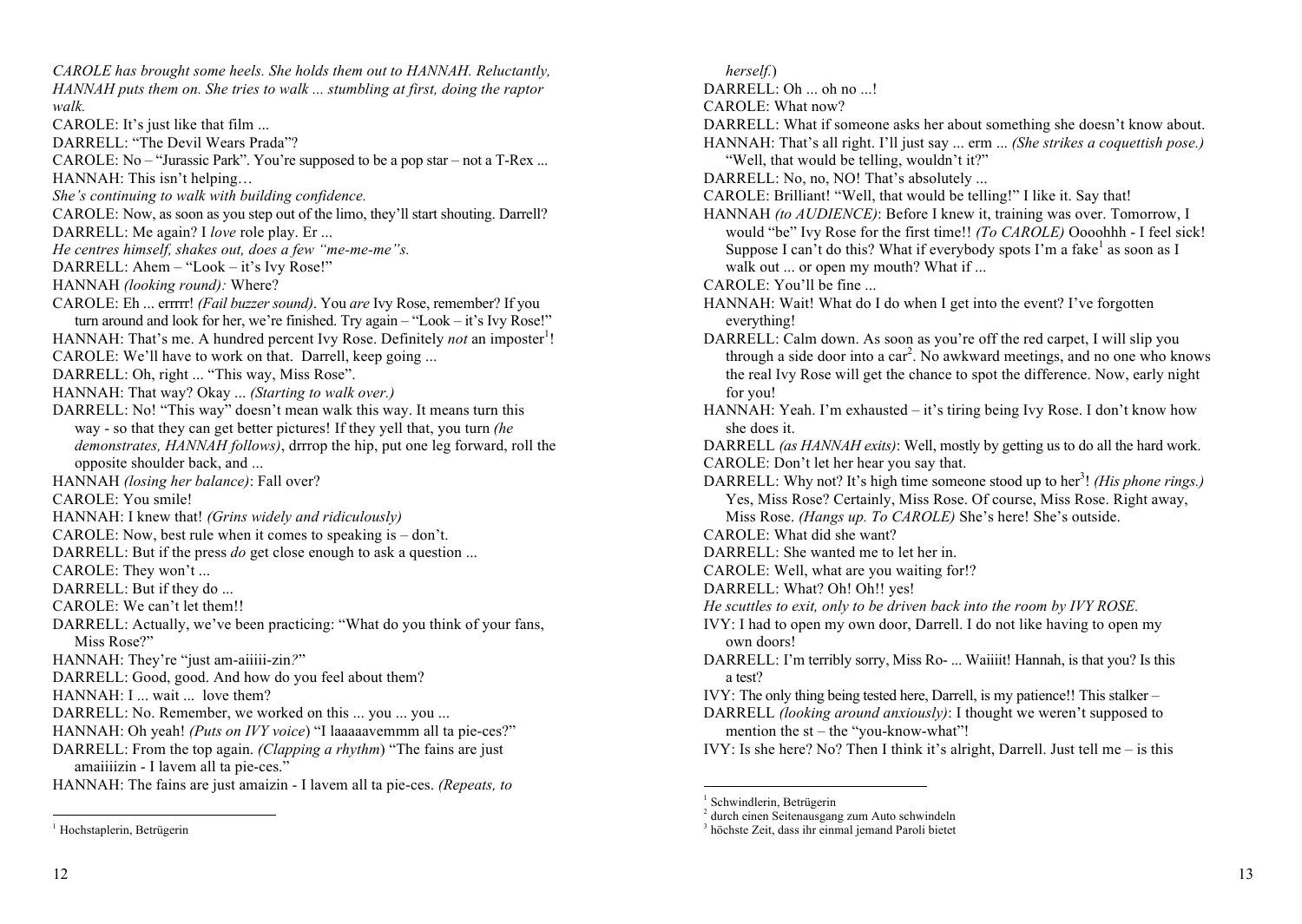stand-in of yours ready?

CAROLE: Absolutely, Miss Rose.

DARRELL: Miss Rose ... Are you *sure* you don't want to involve the police?

- IVY: No!!! *(Assuming a more reasonable tone)* The police don't need to bother themselves with my little problems. These letters are the products of a disturbed mind<sup>1</sup>. For her own sake, we need to catch this person, and have her committed<sup>2</sup> to an institution for the mentally ill! *(She goes to leave.)* But no police!! Is that clear? *(Exits.)*
- CAROLE: Understood, Miss Rose. Now, Darrell let's go over tomorrow's schedule one more time. And remember – we *never* let her out of our sight. DARRELL: Got it. Right. Operation "Undercover Star" is a "Go"!

*They exit.*

### *Scene 4*

*Sound of roaring red carpet crowds. BEN CHAVVI* enters, with an "*Entertainment Channel*" mic.

BEN CHAVVI: Hi, Ben Chavvi here again, and the stars are certainly shining brightly tonight for the premiere of "Teen Vampire". We've already seen some of the top names in entertainment and here is Grammy-hopeful<sup>3</sup> Ivy Rose, looking as gorgeous as ever!

*HANNAH appears in a red carpet dress. She struts, waves, and poses. Suddenly she trips and stumbles into BEN CHAVVI. CAROLE and DARRELL rush forward.* BEN CHAVVI: Enjoy your trip, Ivy? *(Ivy smiles and tries to move on, but BEN* 

*grabs her arm.)* While I've got you, Ivy, maybe you've got a few words for the fans at home ...

*HANNAH has a "rabbit in the headlights" moment. She looks desperately to DARRELL and CAROLE, umms and errs for a second. DARRELL silently encourages her ... Suddenly, HANNAH straightens, takes a deep breath, pulls the mic nearer, and speaks.*

HANNAH *(in "Ivy" mode)*: Well ... Ben ... I just wanna say to my fans ... I love you all ta pieces, and fingers crossed for tha Grammys!!

BEN: You think you're going to win?

HANNAH: Well ... *(she hits the "pose")* That would be tellin', wouldn't it? BEN *(to AUDIENCE)*: Ivy Rose, Ladies and Gentlemen! A National Treasure! *Cheering and chatter of camera-shutters*. *As it fades, DARRELL beckons HANNAH.* DARRELL: This way, Miss Rose! Through this door ...

*There is the suggestion of their going through a door. They immediately reappear.* 

HANNAH *(dropping the red carpet "poise")*: Phew!!! DARRELL: You did it!

HANNAH: I was terrified. Was I alright?

DARRELL: You were fantastic!!

CAROLE *(entering)*: No time for back-slapping. Let's get her into the limo and back to the hotel. Go!!! *(HANNAH rushes off)* You know, Darrell ... I think we might actually get away with this!! *(DARRELL goes to "hi-five her".)* Don't ever do that.

*CAROLE and DARRELL exit. HANNAH returns. To a thumping track, BEN CHAVVI arrives and announces. As he does, HANNAH acts out more and more confident red carpet moments, she begins to blow kisses, and wave to individuals in the crowd.* 

BEN CHAVVI: Hi, Ben Chavvi here, here on the red carpet for the new movie "With Love and Bullets", and I've just spotted<sup>1</sup> Ivy Rose ... Here at the opening of New Nightclub "Sophisticate", we can see Ivy Rose, looking sensational ... Opening Europe's newest Record Superstore, Ivy Rose dazzles the crowd<sup>2</sup> ... *(Suddenly, it's serious and quiet.*) Here, at the funeral of Pop's Mr Nasty, Ivy Rose manages to be sober, but stylish $3 \dots$  And here is Ivy Rose, slipping into the offices of Global Records, where I understand she'll be choosing what she wears on the cover of the forthcoming "Never Would Lie 2 U" album ...

### *Scene 5*

*At Global Records.*

DARRELL: This way, Miss Rose!

- HANNAH: You know, Darrell, I'm really getting the hang of this thing  $4$  now! *(Looking around, overwhelmed.)* Wow! So this is Global Records!
- DARRELL: Yes. Welcome. What do you think?

HANNAH: Pretty fancy!

DARRELL: Now, Hannah ...

HANNAH: Sssshhhh! Miss Rose, remember?

DARRELL *(looking around anxiously):* Sorry – Miss Rose. The costume supervisor is ready for you to try some outfits for the album cover ...

*ACTOR 3 and 4 enter with costume pieces. ACTOR 3 turns into a testy and demanding diva of design. Hannah tries on different outfits at breathless speed.* DESIGNER: Oh no – No, no, no ... What is she wearing, a soup dress<sup>5</sup>??!! ... Let

<sup>&</sup>lt;sup>1</sup> Produkte eines verwirrten (gestörten) Geistes  $2 \text{ in ein Irrenhaus einweisen lassen}$ 

<sup>&</sup>lt;sup>3</sup> Grammy-Hoffnung

<sup>&</sup>lt;sup>1</sup> und hier – Ivy Rose (diesen Moment habe ich Ivy Rose gesehen)<br><sup>2</sup> die Massen verzaubern, blenden<br><sup>3</sup> dezent und modisch-elegant

<sup>&</sup>lt;sup>4</sup> jetzt bin ich schon ziemlich gut (ich hab den Dreh raus)<br><sup>5</sup> Papierkleid aus Campbell's Suppendosen-Labels (Andy Warhol)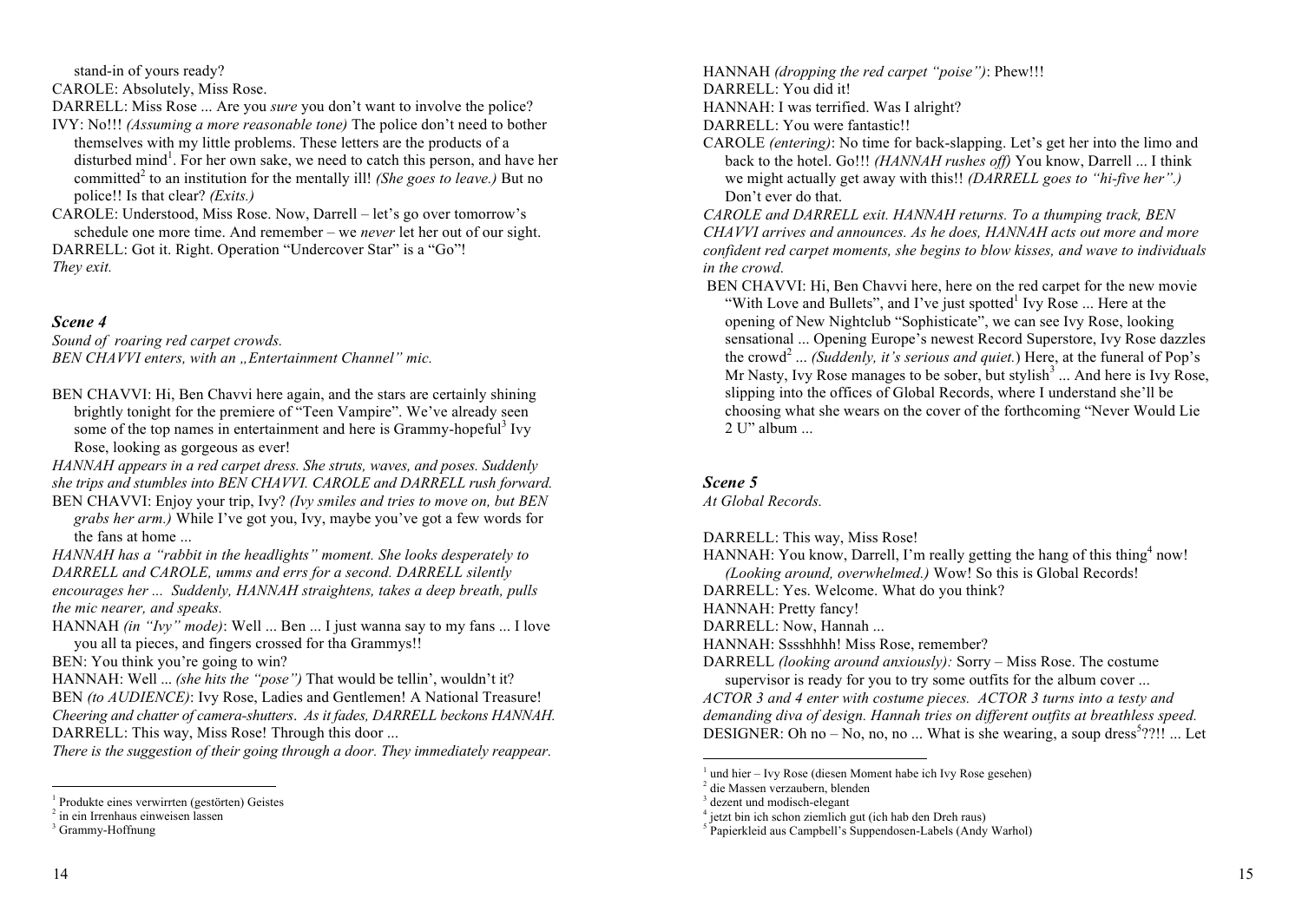# VIENNA'S English THEATRE<br>SINCE 1963<br>7 Sept-17007015

## **7 Sept – 17 Oct 2015 ANNAPURNA** by Sharr White

Twenty years ago, Emma walked out on her husband, cowboy-poet Ulysses, after a terrible incident in the middle of the night, never to return again. She took with her, their then five year old son, who now, an adult, wishes to see his father. Emma is determined to track down her ex-alcoholic husband to save her son a shocking encounter. She finds him, living in a Colorado mountain trailer park, where he still works on his epic poem "Annapurna" and still hasn't figured out why his family vanished on that fateful night. When Emma eventually leads Ulysses through a demon-laden memory ride, she finds herself fighting an emotional battle she'd long since put behind her.

### **2 Nov – 22 Dec 2015**

### **PYGMALION** by Bernard Shaw

Professor of phonetics, Henry Higgins, makes a bet with his friend, Colonel Pickering, that he can train an uneducated Cockney flower girl, Eliza Doolittle, to pass for a duchess at an ambassador's garden party by teaching her to assume a veneer of gentility, the most important element of which, he believes, is impeccable speech. As the confirmed bachelor strives mercilessly to succeed with his unusual social experiment, Shaw examines with his trademark wit, issues of class and women's independence and presents the audience with a delightful battle between these two iconic characters.

### **18 Jan – 20 Feb 2016**

### **GROUPIE** by Arnold Wesker

Matty Beancourt, a life-affirming woman in her late fifties, lives alone in a small town near London. When she reads the autobiography of famous painter Mark Gorman, she becomes so enthused by his childhood memories that she decides to write to him. Weeks later she receives a reply and a correspondence develops with the cantankerous and moody artist. When she spontaneously decides to pay him a surprise visit, she discovers that her idol isn't the shining star she thought him to be. But Matty isn't a woman to shy away from a challenge. A difficult friendship starts to blossom between these two diverging characters and their impact upon each other is startling.

# **7 March – 16 Apr 2016 HELLO/GOODBYE** by Peter Souter

Juliet, young, smart, sassy has got herself a fresh start in a new flat after having landed herself in some serious trouble with her boyfriend. But there's a hitch: amidst the boxes, a strange guy is also moving in – and he won't leave. He also has keys and a contract for the flat whether she likes it or not. He says her agency has messed up and her flat is actually his flat. As if that's not enough, the real problem is that, apart from being infuriatingly introverted and pedantic, he's rather attractive and charming too… Soon the witty bantering commences and sparks start to  $fly...$ 

> **27 April – 4 May 216** VIENNA'S ENGLISH THEATRE YOUTH ENSEMBLE presents **INTO THE WOODS**  Music and lyrics: Stephen Sondheim/ Book: James Lapine

What happens after 'happily ever after'? This season's Youth Ensemble production is the Tony Award winning musical Into the Woods; the story intertwines the plots of several Brothers Grimm fairy tales and explores the idea of the quest, and the consequences behind making your wishes come true. The musical is tied together by an original story involving a childless baker and his wife and their journey to lift the curse put on them by a vengeful witch. As the couple journeys into the woods to fulfill the tasks laid out for them by the witch, their story becomes tangled with those of Little Red Riding Hood and her Wolf, Jack (of Jack and the Beanstock fame), Rapunzel and Cinderella, and their Prince Charmings.

### **23 May – 6 July 2016**

### **RUN FOR YOUR WIFE** by Ray Cooney

John Smith may seem like an ordinary taxi driver, but he has been keeping a big secret. He has a loving wife in Wimbledon, and ANOTHER loving wife in Streatham and – a knife-edge schedule! By strict adherence to this schedule, he has been a successful, if exhausted, bigamist for three years. But one day he ends up in hospital where both his addresses surface. In the ensuing complications, John tries bravely to cope with a succession of well-meaning but prying policemen, the press and two increasingly irate wives, desperately struggling to untangle the marital mess he has made.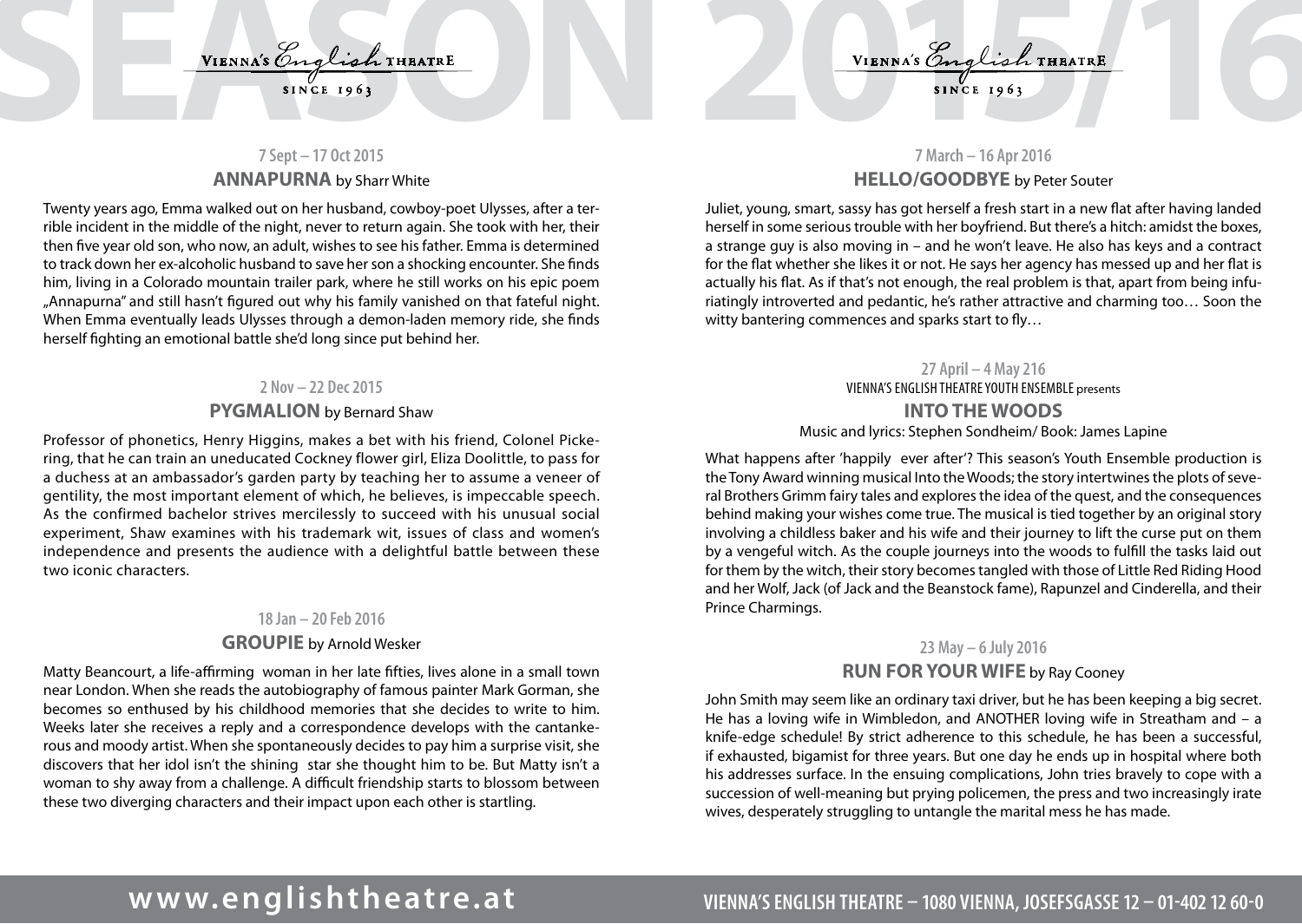me see some other boots ... Better ... Not good, but better ... Lose the hat!<sup>1</sup> Lose the hat!! It's giving me a migraine. Yeagh ... It's like a paint-box just threw  $up<sup>2</sup>$  ... Don't you understand we need more ... more ... more ... *(Beat)* more!! *(Beat)* but not too much!! Mmmmmmmmm ... Ohhhhkayyyyy ... I'm beginning not to hate this ... There ... Yes. My work is done ... Feed me bagels, and have my driver bring the rolls<sup>3</sup> ... *The DESIGNER claps imperiously again and struts off. DARRELL and ACTOR 4 scurry after her. HANNAH stands alone, looking restless for a few moments. She spots a mic stand, picks up a drinks can and starts improvising an "Acceptance Speech".* HANNAH: Another Grammy? And an Oscar? Oh, you shouldn't have. You really love me! I want to thank all the fans who bought my debut album "Hannah Grainger Rocks your World", and the Academy for awarding me the "Best Actress"-Oscar for my first ever film - *Someone in a hoodie with a rucksack comes in. As the figure turns, we see it's SAM.* SAM: Oh, sorry! *HANNAH jumps a mile and squeals. Then:* HANNAH: Sam?! SAM: Yeah? Wait – how do you know my name? HANNAH: Hmmmm ... Er ... I don't ... I was calling for my PA ... Samantha. *(calls)* Sa-am ... like that. Are you a Sam too? Small world ... SAM: Yeah ... I'm sorry I disturbed you ... wait ... it's *you*, isn't it? HANNAH: Who do you mean, "you"? I … Oh, what's the use? You know it's me, don't you! SAM: Of course I do ... HANNAH: Oh, no ... SAM: Who wouldn't recognise Ivy Rose? HANNAH: Eh? SAM: As it happens, Miss Rose, I'm ... a huge fan. HANNAH: Oooh, you are not!! *(Covering)* Are you? What brings you to Global Records? SAM: Actually, I came to leave a CD of some of my music. HANNAH: About time! SAM: Excuse me? HANNAH: I'm saying it's ... about time ... some new talent came forward ... SAM: Well, my sister's always nagging me<sup> $4$ </sup> to do something with my old songs, so ... here I am ... *(slightly awkward pause)* Well ... it was nice to meet you. HANNAH *(as he leaves)*: Wait! *(SAM turns ...)* This sister ... SAM: What about her?

<sup>1</sup> Weg mit dem Hut!

HANNAH: What's her name? SAM: Hann. Hannah. HANNAH: What a lovely name. What's she like? I bet she's pretty, isn't she? SAM: She's all right. HANNAH: *(slightly offended)* All right? SAM: She's lovely, actually. Brilliant, beautiful, talented, and really really smart. HANNAH: Ahhww. Thanks ... SAM: What? HANNAH: Nothing. Why haven't you ever told her all this? SAM: Well, boys don't usually – hang on<sup>1</sup> – how do *you* know I've never told her? HANNAH: You ... said it yourself – boys don't. You should. Tell her, I mean. SAM: Actually, I wrote a song for her once. HANNAH: Did you? You never said ... I mean – You don't say! SAM: Not that I've ever played it for her. HANNAH: Why not? SAM: I'd be too embarrassed. Not very cool, is it? Writing a song for your little sister. HANNAH: I think she'd think it was very cool. *(Pause)* Will you sing it for me? SAM: Sorry?! HANNAH: Sing it for me.  $SAM: What = now?$ HANNAH: Why not? SAM: It's nothing like my newer stuff. HANNAH: *(to herself )* Thank goodness. *(To him)* I don't mind. Truly. SAM: I suppose ... if you really want to hear it. HANNAH: More than you know. SAM: Okay. You asked for it ... *He puts down his CD, picks up a guitar, and sings. By the end, HANNAH's turned away, and welling up.*  HANNAH: That was ... SAM: Mushy? Sentimental? Naff<sup>2</sup>? HANNAH: Don't you dare say that! It was beautiful. You should write more like that! SAM: That's what Hannah says. Well, I should go. It was lovely to meet you. HANNAH: Yeah. Good luck with your ... *(He's gone. She sees that he's left his CD)* Honestly. He'd forget his head if it wasn't ... *DARRELL enters.* DARRELL: They're ready for you!! HANNAH: Great, let's go. Oh, by the way, Darrell. Could you give this to ... well to whoever listens to new artists. It's some of my brother's stuff. *(She*

<sup>&</sup>lt;sup>2</sup> als wenn sich ein Malkasten gerade übergeben hat (alle Farben durcheinander)

<sup>&</sup>lt;sup>3</sup> das war's dann, geschafft; ich fahre (Wortspiel: bagels-rolls; hier ist ein Rolls-Royce gemeint) <sup>4</sup> meine Schwester nervt mich ständig damit

<sup>&</sup>lt;sup>1</sup> Moment mal, hallo

<sup>2</sup> schmalzig, kitschig, uncool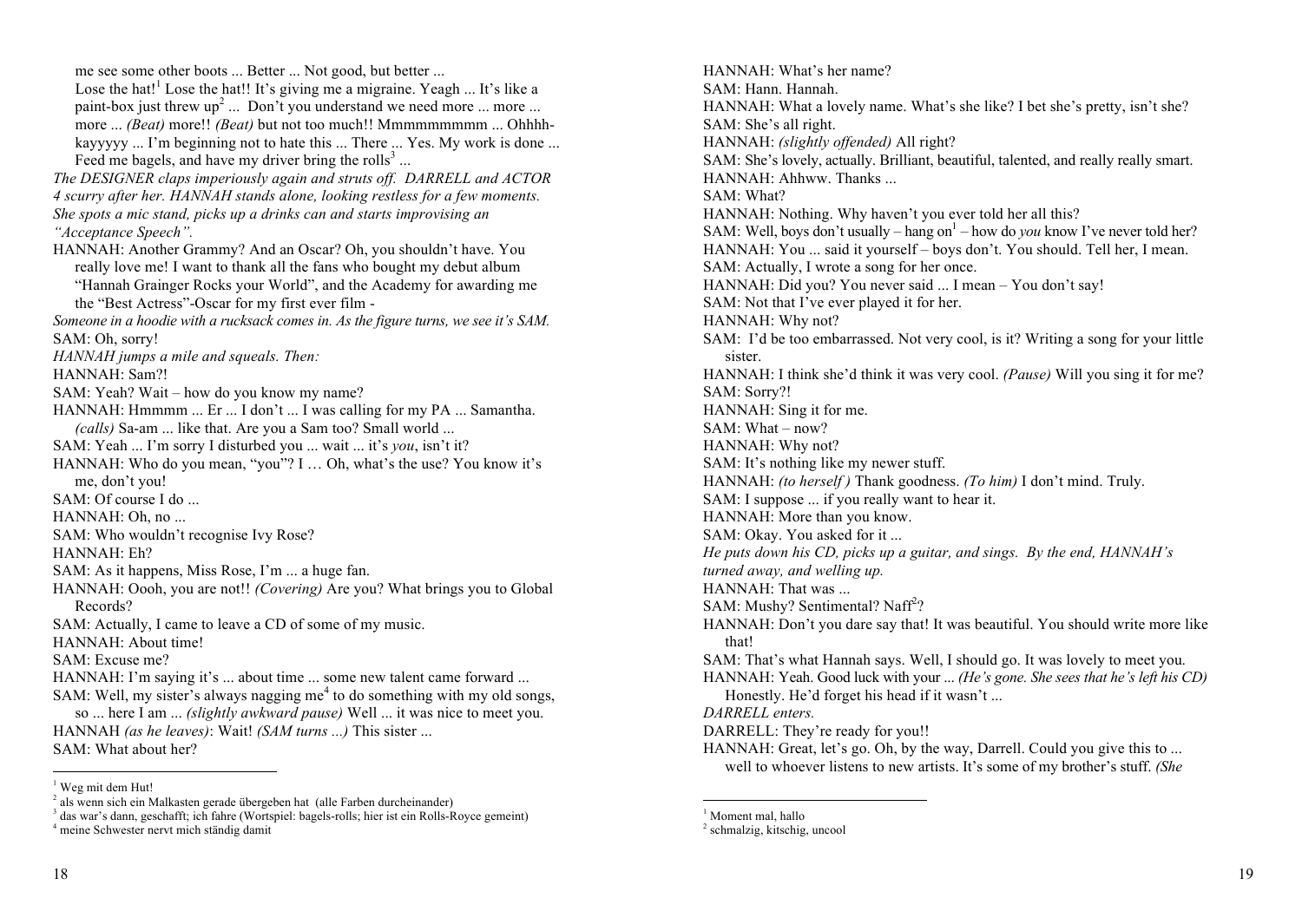*gives him the CD.)*

DARRELL: Will do. Now, go ...

*Music. HANNAH walks, waves and blows kisses in a live "Slo-Motion" effect, while ACTORS 2 and 3 wave and mime cheering – also in Slo-Mo ...*

HANNAH *(to AUDIENCE)*: Typical – just as the week was winding up<sup>1</sup>, I was totally getting the hang of this red carpet thing. Limo pulls up, someone opens the door for me ... I get out ... I sashay ... I wave ... I pose ... I pout ... Easy peasy! Lemon squeezy<sup>2</sup> ...

*ACTOR 3 produces a mic and steps forward as a journalist.*

JOURNALIST: Ivy Rose!! *(HANNAH turns, still Slo-Mo, smiling)* Some magazines have been hinting that you don't really sing, that all your recordings are created using studio tricks. Why don't you prove them wrong and sing for us ...

HANNAH: Oh, I couldn't ...

JOURNALIST: Go on ...

HANNAH: No really – I couldn't ...

JOURNALIST: So ... the rumours are true?

HANNAH: I didn't say ... *(DARRELL is steaming towards her to "fire-fight". She straightens up.*) Well, if you insist ...

*HANNAH sings a few bars of "Never Would Lie 2 U". The on-stage cast clap along – even DARRELL. At the end of the excerpt, cheers.* 

DARRELL: Thank you – Miss Rose really needs to move on now ...

*BEN CHAVVI steps forward.*

BEN CHAVVI: Ben Chavvi, Ivy. Are you still seeing Breen Calvin?

*Everything stops. The smile falls off HANNAH's face to be replaced by utter shock.* HANNAH: Say what now?

BEN CHAVVI: There are persistent rumours<sup>3</sup> that you two are secretly dating. Care to comment?

HANNAH: Erm ... Erm ... Errrr ...

*DARRELL steps forward.*

DARRELL: Those rumours are totally without foundation<sup>4</sup>. Miss Rose is far too busy to date at the moment. Now, she really must hurry because *(desperate, thinking on his feet)* her cold-dog's getting hot – I mean her hot-dog's getting cold ... Miss Rose! This way! Come on...

*He shoos HANNAH behind a screen and they emerge as if into another room.* DARRELL: That was a close call<sup>5</sup>. Well done on the singing, though. You

sounded just like her!

HANNAH: Never mind that! Is it true? Has Ivy Rose been seeing Breen Calvin?

He's like the hottest guy on the planet right now!!!

DARRELL: Oh, please! We're Ivy's team, Hannah. If she was seeing Breen Calvin behind our backs, don't you think we'd know! Now, I'll go and check that those vultures have been cleared<sup>1</sup>. You stay put<sup>2</sup> till I come back. Don't talk to anyone from the press!

HANNAH: Absolutely ...

*DARRELL exits. ACTOR 4 appears behind her wearing shades and a cool jacket as BREEN CALVIN, boy band member.*

BREEN: Hey, Kiddo.

*HANNAH turns to see BREEN. She's dumbstruck. Then she runs to the audience*. HANNAH: B-b-breen C-c-c-calvin. What are you doing here?

BREEN: Just wanted to see you. You haven't been returning my calls. And your diary for this week is online for all to see, so ... here I am.

HANNAH: O... M...  $G^3$ ! It's Breen Calvin. The hottest member of the hottest boy band in the history of boy bands EVER!! And he's talking to me!! Don't talk to the press, Darrell said ... Well, he's not the press!!! What harm can it do? I just have to act re-e-e-al cool. (*She steps back. Tries so hard to look "cool" that it's ludicrous ...)* Heyyyyyyyy ...

BREEN: Can we go somewhere to talk ...

- HANNAH: *(beat – the "cool" evaporates instantly)* Talk?
- BREEN: You know ... I say something, you say something back. Then I say something again ...
- HANNAH: Oh ... I don't know ... Erm ...
- BREEN: I know what you're thinking.

HANNAH: I seriously doubt that!

BREEN: After our last date, I wouldn't blame you if you never talked to me again! HANNAH *(to AUDIENCE)*: So they *had* been seeing each other!! *(To BREEN)*

Let me tell you I was ... very upset at ... whatever you did ...

BREEN *(taking her arm)*: Then let me make it up to you. Let's slip away from the mob<sup>4</sup>, and go for a nice romantic dinner for two. My treat.

HANNAH: Wait ... Breen. I can't just ... Ohhhhh ... Carole? Darrell ... Mayday! Mayday!

*BREEN leads her away. CAROLE and DARRELL come in from opposite sides.* DARRELL: Where did she go?

CAROLE: I don't know. I thought she was with you.

DARRELL: She was ... But now ... erm ... she's not.

CAROLE: If she's not with you, and she's not with me, then ...

DARRELL: We are so fired!

CAROLE: I was going to say "Where is she?" – but yours works too *... (already*

<sup>&</sup>lt;sup>1</sup> als sich die Woche dem Ende zuneigte

<sup>&</sup>lt;sup>2</sup> aussteigen-stolzieren-winken-posieren-Schmollmund machen – alles ein Klacks!

<sup>&</sup>lt;sup>3</sup> Gerüchte halten sich hartnäckig<br><sup>4</sup> diese Gerüchte sind völlig aus der Luft gegriffen

 $<sup>5</sup>$  das war knapp, das wäre fast schief gegangen</sup>

<sup>1.</sup> dass die Aasgeier verschwunden sind

<sup>2</sup> Rühr dich nicht vom Fleck

<sup>&</sup>lt;sup>3</sup> Oh my God!

<sup>4</sup> Lass uns verschwinden (von der Menge)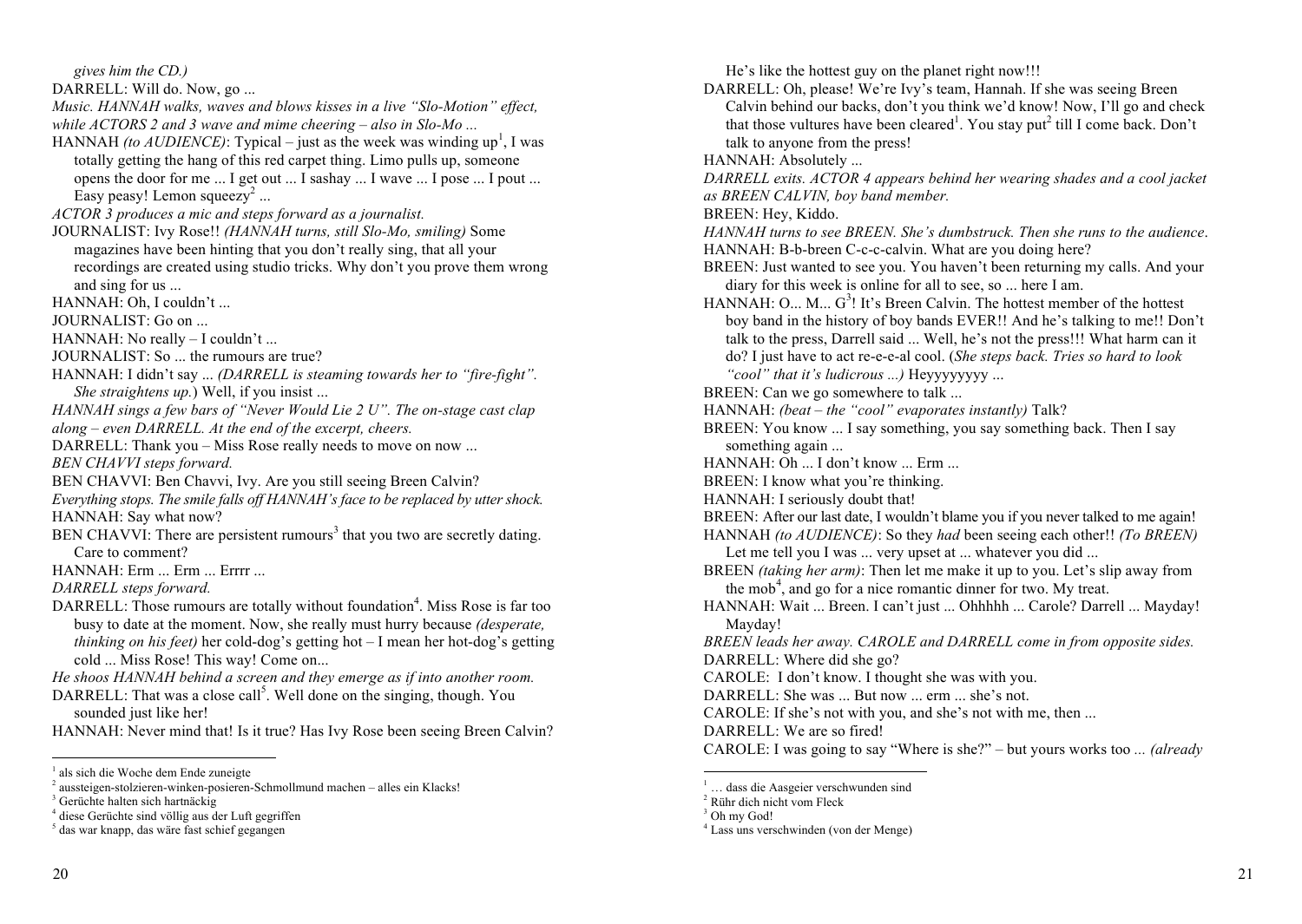*exiting.)*

Track her cellphone. Find out where she is. Text me the address ... Now, Darrell!!!

*CAROLE goes off, leaving DARRELL making a call ...*

### *Scene 6*

*An Italian restaurant. The snobby waiter GIOVANNI enters and sets up a table for two, plus one other chair. As he finishes, HANNAH and BREEN arrive.*

HANNAH: This place looks really nice. Is the food good? BREEN: You're joking, right? We've been coming here for months. HANNAH *(backtracking)*: Of course I know *that* ... I was seeing if *you* remembered ... BREEN: You said you love it because they don't let fans bother you, and you'd got to know all the staff. *GIOVANNI, the waiter, arrives.* HANNAH *(aside)*: Had I? Greeeeat ... GIOVANNI: Miss Ivy!!! Lovely to see you again! *(Kissing both cheeks.)*  HANNAH: Oh! How continental<sup>1</sup>! Hello ... *(She tries various sounds, trying to guess his name, watching his face for a cue ...)* Mmmmm ... Frrrrr ... Laaaa ... BREEN: She's kidding, Giovanni – HANNAH: Giovanni!!! Of course it is. I was just ... teasing you ... GIOVANNI: Your usual table, Signore Calvin, Miss Ivy? *GIOVANNI leads them to the table.* HANNAH: Thank you, Giacomo! GIOVANNI: Giovanni!!! *GIOVANNI goes off muttering. CAROLE has appeared. Heavily disguised with big hat and shades – and trying to attract HANNAH's attention.*  BREEN: Are you okay, Ivy? You don't seem to be yourself. HANNAH *(aside)*: If you only knew! BREEN: I really wanted to see you tonight, Ivy. I wanted to ask you ... HANNAH: Er  $\ldots$  Just hold that thought<sup>2</sup>  $\ldots$  a second  $\ldots$ BREEN: But this is ... *(HANNAH has got up to talk to CAROLE)* important. HANNAH *(delighted to see her)*: Carole!! Thank goodness. How did you find me? CAROLE: I followed the trail of potential scandal headlines<sup>3</sup>!! What are you doing here  $-$  with Breen Calvin, of all people<sup>4</sup>!!? HANNAH: I know! How cool is that? *(CAROLE is fuming.)* Not cool obviously. I see that now. Well, apparently, Breen Calvin and I have been secretly dating

for some time. CAROLE: Oh, this is an absolute disaster ... HANNAH: I don't know ... He's not as dim as he looks<sup>1</sup> on his videos. CAROLE: I mean *this*! This whole dinner thing. You have to get out of here. But don't make a scene. HANNAH: How do I do that? CAROLE *(seeing GIOVANNI return)*: You're a smart girl - *think* of something!! *She brushes past to take the chair behind HANNAH's. HANNAH goes back.* BREEN: Everything okay? HANNAH: Fine. Fiiii-i-i-ine ...Well! Let's eat! After all, that's what we're here for, right? GIOVANNI: What would you like to order? HANNAH: Oh, wow – there's so much to choose from ... *(quickly)* ... which I know ... of course ... because I'm here ... such a lot. *BREEN & GIOVANNI exchange bewildered looks. HANNAH & CAROLE exchange grimaces.* HANNAH: Look – Giuseppe – GIOVANNI: Giovanni. HANNAH: Sorry – Giovanni! What do you recommend? Apart from seafood. Not with my allergy – if I even look at seafood it would be ... *(She acts inflating like a liferaft. They look at her oddly.*) What? GIOVANNI: But ... you ... love chef's seafood! You devoured it<sup>2</sup> only last week! HANNAH: I did? I mean, I diiid! I *know* ... That's why it's so annoying that I've picked up this  $-$  grrrrr!  $-$  darned<sup>3</sup>, little ... temporary allergy ... But you know, I bet I'll be wolfing down those little crabby critters<sup>4</sup> again by ... oooh ... Monday ... BREEN: I've never heard of a temporary allergy ... HANNAH *(snappy from stress)*: Maybe that's because you're – hello – not a doctor<sup>5</sup>!! CAROLE *(turning and putting on an accent)*: Happily, I *am* a doctor, Doctor Anna ... Phylactic<sup>6</sup> of ... a really famous clinic, and I can assure you that there *is* a rare virus that causes temporary food allergies. Luckily my clinic specialises in this condition. I will take your friend there immediately. *She starts to help HANNAH up*. BREEN: No, thank you! *(CAROLE has to back down)* Just order something else, Ivy. *(To GIOVANNI)* I'll have the steak, Giovanni, medium rare, with fries and a salad.

<sup>&</sup>lt;sup>1</sup> ... Bussi-bussi Gesellschaft, durch Benehmen/Sprache als Teil der 'in-crowd' erscheinen <sup>2</sup> Warte mal kurz ... ia. gleich ...

<sup>&</sup>lt;sup>3</sup> Ich bin den Spuren potentieller Skandalschlagzeilen gefolgt.  $\frac{4}{1}$  … und ausgerechnet mit Breen Calvin

 <sup>1</sup> Er ist gar nicht so gestört (wie er in seinen Videos rüberkommt)

<sup>&</sup>lt;sup>2</sup> mit Gusto essen, verschlingen

 $3$  verflixt (damned)<br> $4$  Am Montag werde ich sicher dieses kleine Krabbengetier wieder reinfuttern ...

<sup>&</sup>lt;sup>5</sup> Wahrscheinlich weil du – ganz was Neues – kein Arzt bist.  $\frac{1}{n}$  Wortspiel: anaphylactic – Anna Phylactic (Nahrungsmittelunverträglichkeit)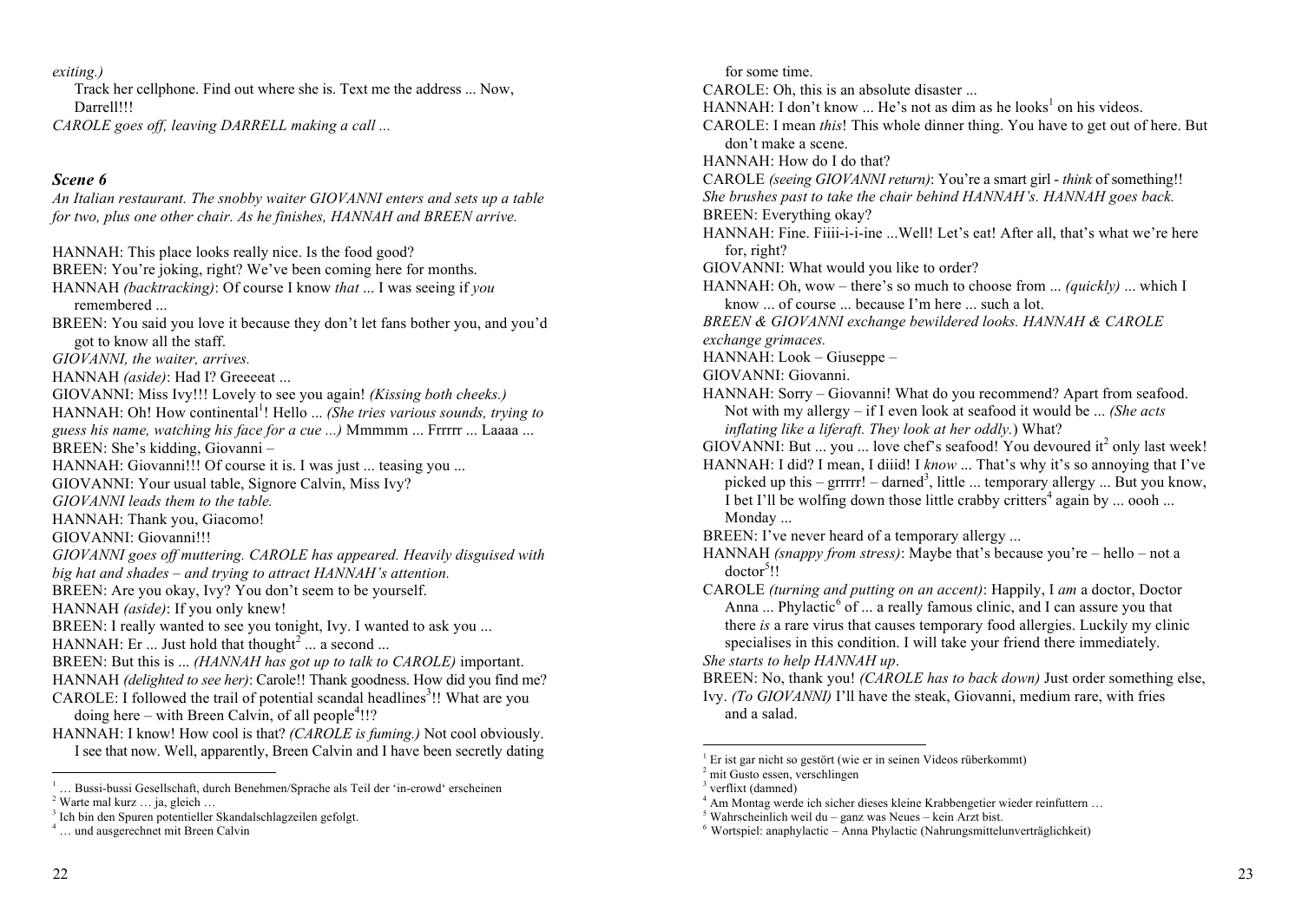HANNAH: And I'll have – an omelette! That's it – just an omelette! GIOVANNI: Ah, your special anchovy omelette<sup>1</sup>? With extra chilli. And Camembert cheese? HANNAH: Well, of course!! You know I just *love* my ... anchovy, camembert and chilli omelette!!?? *(Aside to CAROLE)* Really? She eats that? *(CAROLE nods)* Gross!<sup>2</sup> *(To BREEN)* So, Breen – you wanted to ask me something? BREEN: Yes, you see ... *(he leans forward)* I know you're not who they say you are. HANNAH/CAROLE *(everything stops)*: What? BREEN: I know you're not the drama-queen-diva people think you are. CAROLE *(half to herself)*: Oh yes, she is. HANNAH *(to CAROLE)*: Shhh! BREEN: Sorry? HANNAH *(to BREEN)*: Nothing. Carry on. BREEN: So, just for tonight, can't we pretend that you're not Ivy Rose, pop sensation? HANNAH: No problem ... BREEN: And that I'm not Breen Calvin, voted the handsomest hunk in pop<sup>3</sup> by seven girls' magazines ... HANNAH: Not that you're counting<sup>4</sup> ... BREEN: Just for tonight, let's say you're just Ivy, and I'm just Brian Collins. HANNAH *(snorting)*: Brian Collins!!! *She starts laughing ...*  BREEN: I told you that was my real name on our third date. *HANNAH pulls herself together.* HANNAH: I know. I'm sorry. But it is funny, isn't it? Don't you find it funny? *(BREEN is stony-faced.)* Apparently not. BREEN: Maybe you're not the girl I thought you were. HANNAH *(aside)*: You're not wrong there! BREEN *(getting up)*: Perhaps we should forget this whole thing. CAROLE *(aside to HANNAH)*: Stop him!! No big scene. Remember? HANNAH: Errrr ... Wait! Breen – Brian – I'm sorry. Sit down. Please. *(BREEN sits again)* How long have we known each other? BREEN *(assuming she means "You know me well enough by now")*: You're right ... HANNAH: No, seriously. How long have we known each other? I'm terrible with dates BREEN: How could you forget that first kiss ... last Christmas ... under the mistletoe<sup>5</sup>. CAROLE: *Last* Christmas??

BREEN: You said we had to meet in secret because your idiot assistant Carole would spoil it all if she knew. CAROLE *(leaping up)*: What?! *(HANNAH makes a warning noise. CAROLE sits, looking embarrassed)* ... shall I have to drink ...!? BREEN: I want to ask you – well, I think you know what I want to ask you ... HANNAH: Erm ... Just for fun, let's pretend I don't ... BREEN: Okay, have you thought about the thing I mentioned on our last date? HANNAH: The ... *thing*? *(Faking a stretch, she leans back to talk to CAROLE.)* Do you know anything about a thing? What sort of thing? CAROLE *(also faking a yawn)*: No idea. Maybe he wants to produce her album? Do a joint gig<sup>1</sup>? Charity single<sup>2</sup>? HANNAH: Oh, okay ... *(back to BREEN)* Oh, yes, that thi-i-i-ng! Of *course* I remember. BREEN: So ... What's your answer? HANNAH: Sure. You, me – a few friends – a band. We could make a video! Why not? BREEN: Oh, Ivy – you've made me so happy! *(He stands to address the room.)* Ladies and gentlemen! You probably know me – Breen Calvin – voted handsomest hunk in pop by eight girls' magazines ... (*reaction from HANNAH.*) I just wanted to announce that the amazing, talented, unpredictable, totally beautiful Ivy Rose has just agreed to be my wife! HANNAH/CAROLE: What!!? HANNAH *(leaping up)*: Relax everybody ... there's been a *slight* misunderstanding ... Breen! *(She sits him down)* I can't marry you, Breen – for one simple reason ... *(CAROLE swings round to intervene.)* I have to do this!! *(To CALVIN)* I can't marry you because ... I'm *not* Ivy Rose ... My name is Hannah Grainger. I'm a stand-in pretending to be Ivy while she – takes a short break. That's why I can't agree to your very sweet proposal. Sorry. BREEN: This is ... incredible ... HANNAH: I know, right? BREEN: How could you stoop so  $\text{low}^3$ , Ivy? HANNAH: What? No. I told you. I'm Hannah. I'm ... BREEN: I can deal with you being spoilt, and selfish, but lying, just to wriggle out of an engagement<sup>4</sup> ... that's low, even for you. *(Loudly, turning heads)* You are – a horrible person!! HANNAH: What happened to amazing, talented ... er ... all that stuff? BREEN: I'm just glad I found out what you're really like before it was too late. *BREEN storms out.* HANNAH: Whoops ...

<sup>&</sup>lt;sup>1</sup> Sardellenomelett<sup>2</sup> widerlich, grausig

<sup>&</sup>lt;sup>3</sup> zum bestaussehendsten Traumtyp\* des Pop gewählt (\*sexy, gebräunt, durchtrainiert; Adonis)

<sup>4</sup> Natürlich zählst du nicht mit … (im Sinne von *das ist dir ja gaaaanz egal*) <sup>5</sup> … Kuss unterm Mistelzweig (engl. Brauch)

 <sup>1</sup> gemeinsamer Auftritt (Konzert)

<sup>2</sup> eine Single für wohltätige Zwecke produzieren

<sup>&</sup>lt;sup>3</sup> sich herablassen, erniedrigen

<sup>4</sup> nur um dich aus einer Verlobung herauszuwinden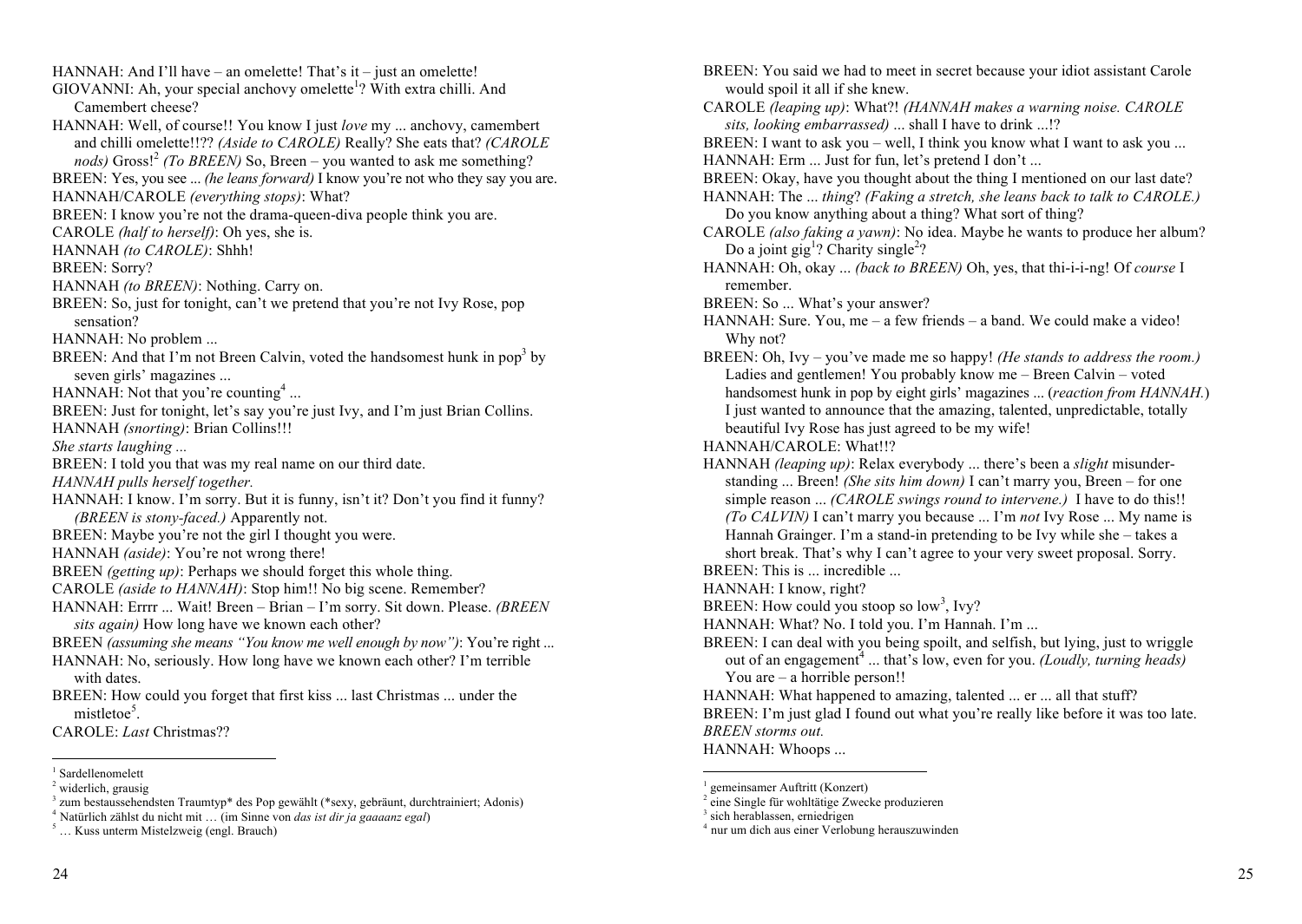*CAROLE pulls out her phone.* CAROLE: What part of "no scene" did you not understand? *(Into phone)* Darrell – we have a problem. *CAROLE whips off her "disguise". They exit.*

*Scene 7*

*DARRELL appears with a tabloid.*

DARRELL *(handing her the paper)*: Well, it's made the front page!

CAROLE *(reading)*: "LOOK WHO'S "BREEN" DUMPED – Hunk Calvin's public break-up with "Poison Ivy"<sup>1</sup>. Oh, dear ...

DARRELL: If Ivy Rose sees this, our heads will be on the block<sup>2</sup>!

IVY *(from backstage)*: Darrell!!!

CAROLE: Call it a hunch<sup>3</sup>, but I think she's seen it.

IVY *(off)*: Darrell!!!

*IVY ROSE enters with another copy of the paper. She is steaming mad.* Breen Calvin has called off our engagement. Did you know?

CAROLE: Er ... Yes.

- DARRELL: And you have our sympathy ...
- IVY: I wouldn't mind so much, but no one told me we'd got engaged in the first place!!!
- CAROLE: It was ... a very short engagement ... *(DARRELL demonstrates with thumb and finger how short it was.)* We're both very, very sorry.
- IVY: Let me get this straight "fake me" has gone off and got herself engaged to my real boyfriend, and then very publicly dumped him ... And now the press are calling *me* "Poison Ivy". Whose genius idea was it to hire a stand-in in the first place? I want them fired!

DARRELL: Er ... that would have been ... you?

IVY *(after a moment's "spluttering")*: Look, this is no time to point fingers and blame each other. Let's concentrate on sorting this mess out!! By which I mean – *you* sort this mess out. Any brilliant ideas?

DARRELL: Well, you could ... you could ...

IVY: Come on, come on. We need some out-of-the-box thinking<sup>4</sup>, Darrell. The clock's ticking. You're unemployed in ten ... nine ... eight ...

DARRELL: You could ... *(blurts out)* fake your own death!

IVY/CAROLE: What?

IVY: I said think outside the box, Darrell. Not think me into one.

CAROLE: We'll talk to Breen's people, Miss Rose. Persuade them to deny the

<sup>3</sup> Irgendwie hab ich das Gefühl ..., ich habe so eine Ahnung ...  $4$  kreatives, innovatives, ergebnisoffenes Denken

story.

IVY: Good. And from now on, you keep a muzzle on this stand-in<sup>1</sup>, understood? CAROLE: Understood, Miss Rose!

IVY: Keep me updated. I'll be at my private spa. *(Scribbling a note)* By the way, I don't like that blue bottle bottled water any more. There's one in a purple bottle that's good for your bones, apparently. I wrote down the name. See that I have a crate<sup>2</sup> by tomorrow ...

*She hands DARRELL the paper and exits. DARRELL looks at the paper, and compares it to one he pulls from his pocket. CAROLE is busy with her tablet.* DARRELL: Carole?

CAROLE: I'm a little bit busy, Darrell, in case you hadn't noticed.

DARRELL: I've just been looking at these notes ... doesn't *this* writing *(the letters)* look a lot like *this* writing *(the note)*?

CAROLE *(going to him)*: What have you got there?

DARRELL: I took a couple of the stalker letters from Ivy's room ...

CAROLE: What? You stole from Ivy Rose!!?

- DARRELL *(showing the letters)*: Never mind that now. Look how similar they are.
- CAROLE: Rubbish *that* looks like the wild scrawl of a mad person ...

DARRELL: Look at those "M"s. I think it's Ivy Rose trying to scrawl *like* a mad person.

- CAROLE: What are you saying?
- DARRELL: Is it possible that this "Jemma Walker, super-stalker"... doesn't exist?

CAROLE: Of course she exists. Why would Ivy Rose make up a thing like that? DARRELL *(deflating)*: I don't know ...

CAROLE: Well then, do your job and stop inventing conspiracy theories<sup>3</sup>! *CAROLE and DARRELL leave.* 

### *Scene 8*

*At the hotel. DARRELL enters with HANNAH.*

- HANNAH: Darrell, I've been meaning to say how sorry I am about the whole Breen Calvin thing. You didn't get into trouble, did you?
- DARRELL: Nooo. Well, yes, a bit. All right, I was in big trouble, but that's all water under the bridge<sup>4</sup>. One more event and Hannah Grainger can go home. Have you enjoyed it?

HANNAH: I've loved it. But I've missed my real life. Being a pop star is stressful!! DARRELL: Try being a pop star's P.A.!! Well, straight after the fashion show

<sup>&</sup>lt;sup>1</sup> Schönling Calvin's öffentliche Trennung von 'Giftefeu' (Poison Ivy - auch eine Figur in "Batman")

<sup>&</sup>lt;sup>2</sup> … unsere Köpfe werden rollen

 <sup>1</sup> … verpasse meiner Vertretung einen Maulkorb

<sup>&</sup>lt;sup>2</sup> eine Kiste

<sup>&</sup>lt;sup>3</sup> Verschwörungstheorien erfinden

<sup>4</sup> es ist vorbei, und damit basta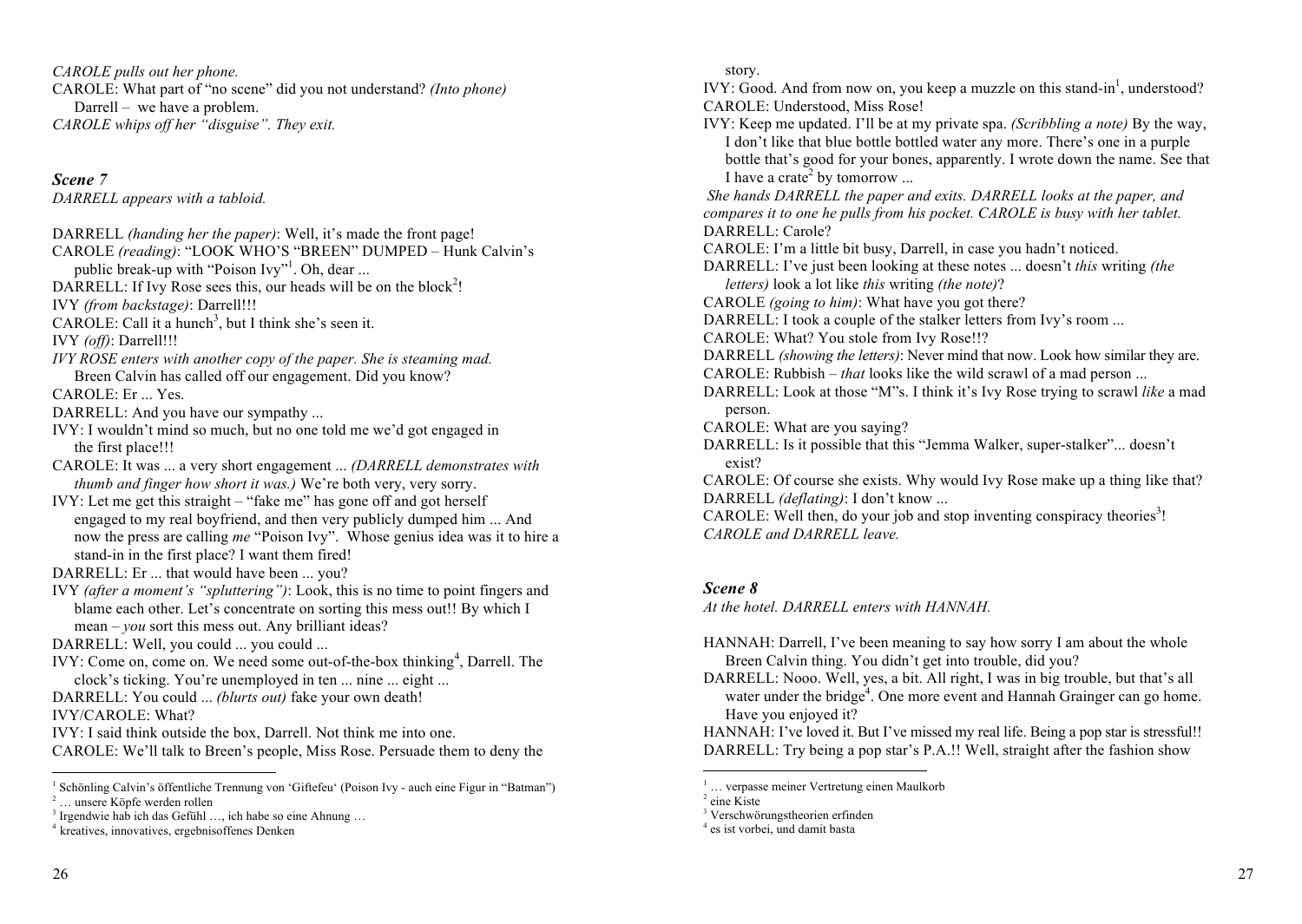opening tonight, there'll be a driver waiting to take you home. In case I don't get a chance to say it later, it was lovely working with you. I've even enjoyed the cloak and dagger stuff<sup>1</sup>, trying to spot that stalker in the crowd ... oops. *He stops, realising he has let the cat out of the bag.* 

HANNAH: "Stalker"?! What stalker, Darrell?

DARRELL: Oh ... my, this is a nice hotel room. I love those drapes. And the way the bathroom door goes all frosted when you lock the door ... and those mints on the ...

HANNAH *(sharp)*: Darrell!

DARRELL: Argh! Yes, Miss Rose ... I mean ... Hannah ...

HANNAH: What stalker?

DARRELL: Oh, I am so going to be fired<sup>2</sup>...

HANNAH *(to AUDIENCE)*: That's when he told me everything. About the leaked diary, Jemma Walker, the crazy stalker girl, her weird letters ...

*(DARRELL mimes showing her the letters).* 

DARRELL: I'm sorry we didn't tell you the whole truth, but look – there's no harm done, right? The stalker never showed – *if* she ever existed! – and you're safe on the third floor of a very secure hotel. So why not make the most of the free stuff, and I'll go and order you some luxury room service.

HANNAH: Oh ... Okay ... Thanks, Darrell.

DARRELL: See, *that's* what I'll miss – *she* never thanks me for anything.

*DARRELL leaves. HANNAH leaves for a moment. We hear a bath running. A figure appears in a frame made up to suggest a window – it's JEMMA, the stalker. As HANNAH comes back:*

JEMMA: Ivy Rose!

*HANNAH nearly jumps out of her skin. She screams.* 

JEMMA: No, don't scream ... I'm not going to hurt  $y-$  ... woah!!

*JEMMA loses her balance, and flails about before "falling" and ending up with only arms and head visible, clutching the ledge.*

JEMMA: Help!

HANNAH: Are you crazy? You'll get yourself killed ...

*HANNAH helps to drag JEMMA clumsily into the room. They fall in a heap.*  HANNAH *(getting up)*: We're three floors up!!How did you even ...?

JEMMA: I grew up in the country with three brothers. You do that, you get to

climb a lot of trees. Hopping from one balcony to another – a piece of cake! *HANNAH has been edging towards the door. JEMMA runs to cut off her retreat.* HANNAH: Who are you?

JEMMA: Who do you think? I'm Jemma Walker! HANNAH: So you *are* real!

JEMMA: Of course I'm real.

HANNAH: Ah, but I'm not. You see – I'm not Ivy Rose! I'm just a stand-in. JEMMA: Oh, please. Do I look that stupid?

HANNAH: Honestly! My name is Hannah Grainger! Why does *nobody* believe me?!

JEMMA: Enough of the lies, Ivy! It's time for you to do what's right.

HANNAH: I will do what's right. I'll see to it that you get the best psychiatric help.

JEMMA *(outraged)*: What?!

HANNAH: For your stalking.

- JEMMA: What stalking? What are you talking about?
- HANNAH: I've seen the letters, Jemma. The ones you sent Ivy Rose.
- *JEMMA looks at the copies. HANNAH edges towards the door again.*
- JEMMA: Sit down ... *(HANNAH does)* I wrote *one* letter that you ignored. So I sent emails. You ignored them, too. When I saw your schedule leaked, I knew it was my chance to confront you. But these? *(Pointing at letters)* I never wrote these!

HANNAH: You didn't? Well ... what was your letter about?

JEMMA: You know what it was about – "Never Would Lie 2 U". I sent you

that song. You change three words, and suddenly it's *yours*? No way!

HANNAH: You wrote "Never Would Lie 2 U"?!

JEMMA: Oh, don't pretend you don't know!

HANNAH: It's a brilliant song. I listen to it all the time at home ... I mean ...

- JEMMA: Wait ... You really are a stand-in ... *(HANNAH nods.)*
- HANNAH: And you really did write "Never Would Lie 2 You".

*DARRELL comes in, oblivious.*

DARRELL: I was going to order caviar, but I remembered your allerg-gee-whizz<sup>1</sup>!! HANNAH: Stay calm, both of you. No need to panic! Darrell ... I'd like you to

meet Jemma Walker - who *isn't* a stalker - and *didn't* write those letters. DARRELL: I knew it!

HANNAH: She's been trying to contact Ivy because – well, because "Never Would Lie 2 U" is kind of *her* song. She wrote it.

DARRELL: So *that's* why Ivy didn't want the police involved!

- HANNAH: And why she faked mad letters. If Jemma ever tried to claim Ivy had stolen her song, she would have used those letters to say it was the ravings of a madwoman.
- DARRELL: I bet it was her who leaked her own appearance schedule, too. To try and lure you out<sup>2</sup>!! Thing is ... what do we do now?

HANNAH: Can you find Jemma something smarter to wear? "Fake Ivy Rose" is due to make one last appearance ... to make a really big announcement!

*JEMMA leaves with DARRELL. HANNAH smiles, struts and poses for the press, then:* 

<sup>&</sup>lt;sup>1</sup> Geheimnistuerei

<sup>2</sup> ich bin so was von entlassen

<sup>&</sup>lt;sup>1</sup> Wortspiel: allergy – gee whiz (bist du deppert, Menschenskind)<sup>2</sup> herauslocken, ködern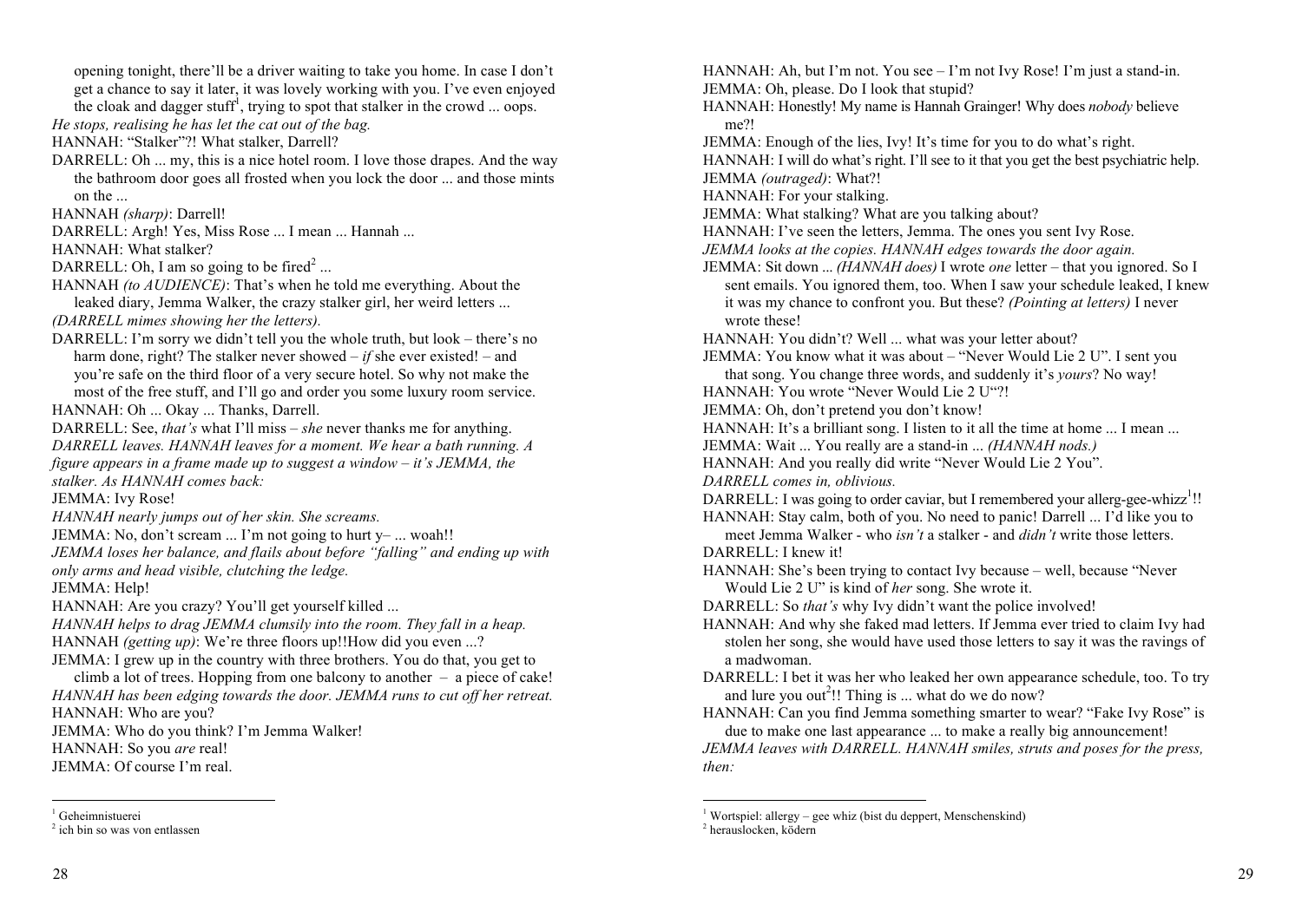*Scene 9*

HANNAH: Ben! Ben Chavvi!! Can I borrow your microphone? I've got an exclusive.

*BEN CHAVVI runs up and gives her a mic, before getting poised with a pen and pad.*

HANNAH: As you know, I have been nominated for a Grammy – which is great news, except, well, there's been a misunderstanding that I would like to put straight. The song wasn't written by me, but by a very talented young lady, who is here with me tonight. Ladies and Gentlemen – meet the writer of "Never Would Lie 2 You". Jemma Walker!!

*DARRELL comes out with a new, glamorous JEMMA. JEMMA waves.*

HANNAH *(into mic)*: Oooh! And one more thing – I'm setting up the "Ivy Rose Foundation" to help other young songwriters to take their first steps and develop their talents! *(To AUDIENCE)* Well, what were they going to do – sack me<sup>1</sup>?

*JEMMA keeps going. HANNAH grabs a coat, puts it on, and returns.* 

### *Scene 10*

HANNAH: Actually, they did. But by that time the twittersphere had told the whole world that Ivy Rose was starting a foundation, so she sort of had to do it!! I'm back to being ordinary. To tell the truth, I'm happier *out* of the spotlight. But I'm glad I could do a bit of good while I was in it. Oh, I must tell you! That CD I gave Darrell – Sam's CD – turns out he really liked it. He took it to the bosses at Global Records and convinced them to let him work with this new guy ... and they said "yes"!! So now, Darrell is producing a new album by my brother and another up-and-coming<sup>2</sup> songwriting talent ...

*SAM and JEMMA burst in. DARRELL is behind them. Looking much cooler, in shades, and smiling in a confident way.* 

DARRELL: Hannah, come quick! You just have to listen to their new song! SAM: It's brilliant! Jemma wrote the lyrics.

JEMMA: But Sam wrote the tune and that's what really makes it.

- SAM: Darrell says it could be our first single ... You just have to put the vocal track on ... He says he heard you sing ... somewhere ...
- HANNAH: Okay ... *(to AUDIENCE)* You know how it is. Duty calls! *(To the others*) Come on then, let's do this ...

*They play and sing one chorus and a big finish – take their bows.*

*The End*

## **Quickcheck Comprehension Questions**

What, in your opinion, is the play all about?

**Scene 1** 

The famous pop singer's name is

 $\Box$  Ivy Rose  $\Box$  Rambling Rose  $\Box$  Hannah  $\Box$  Poison Ivy  $\Box$  Ivy Rose  $\Box$  Rambling Rose  $\Box$  Hannah

Her number-one hit single is called

Who is the main character in the play? Say why! ……………………………………………………

Who is the main character in the play? Say why!

 $\mathbf{H} \cdot \mathbf{D} \cdot \mathbf{D} \cdot \mathbf{D} \cdot \mathbf{D} \cdot \mathbf{D} \cdot \mathbf{D} \cdot \mathbf{D} \cdot \mathbf{D} \cdot \mathbf{D} \cdot \mathbf{D} \cdot \mathbf{D} \cdot \mathbf{D} \cdot \mathbf{D} \cdot \mathbf{D} \cdot \mathbf{D} \cdot \mathbf{D} \cdot \mathbf{D} \cdot \mathbf{D} \cdot \mathbf{D} \cdot \mathbf{D} \cdot \mathbf{D} \cdot \mathbf{D} \cdot \mathbf{D} \cdot \mathbf{D} \cdot \mathbf{D} \cdot \mathbf{D} \cdot \mathbf{$  $\Box$  Hannah Grainger  $\Box$  Darrell  $\Box$  Ivy Rose  $\Box$  Carole

How does Hannah describe herself? Where the theorem is the theorem  $\epsilon$  in the form of the theorem for  $\epsilon$  find her? Who are Carole and Darrell? What is their job? Why were they looking for Hannah? How did they find her? Try to describe Ivy Rose. What kind of person is she, do you think? Why does Ivy Rose need a replacement?

### **Scene 2**

 $\ddot{C}$  on  $\ddot{C}$ Who is Sam? What kind of music does he like? What does he think of Ivy Rose? Does he think his sister looks like her? What is his new rap about?

### **Scene 3**

Who is Daniel and why is he important? It is Daniel and why is new potential  $\ell$ Hannah has several things to learn before impersonating Ivy Rose. Make a list. What is Ivy Rose worried about? Is Hannah enjoying her new role? If yes, why? If no, why not?

### **Scene 4**

 $\mathbb{R}^n$  and  $\mathbb{R}^n$  is  $\mathbb{R}^n$  not in the form of  $\mathbb{R}^n$ Who is Ben Chavvi and who does he work for? What is a *red carpet* event? How many/which is Hannah attending? Make a list. What award is Ivy nominated for?

### $S$ cene 5 *Scene 5*

Who does Sam think he is talking to? Does he recognize Hannah? What is the name of the record company and what is Hannah doing there? Who does Sam think he is talking to? Does he recognize Hannah? What rumours about Ivy Rose are going round? What does Hannah do with Sam's CD?

<sup>&</sup>lt;sup>1</sup> Was hätten sie denn tun können – mich rausschmeißen?!<br><sup>2</sup> aufstrebend, künftig